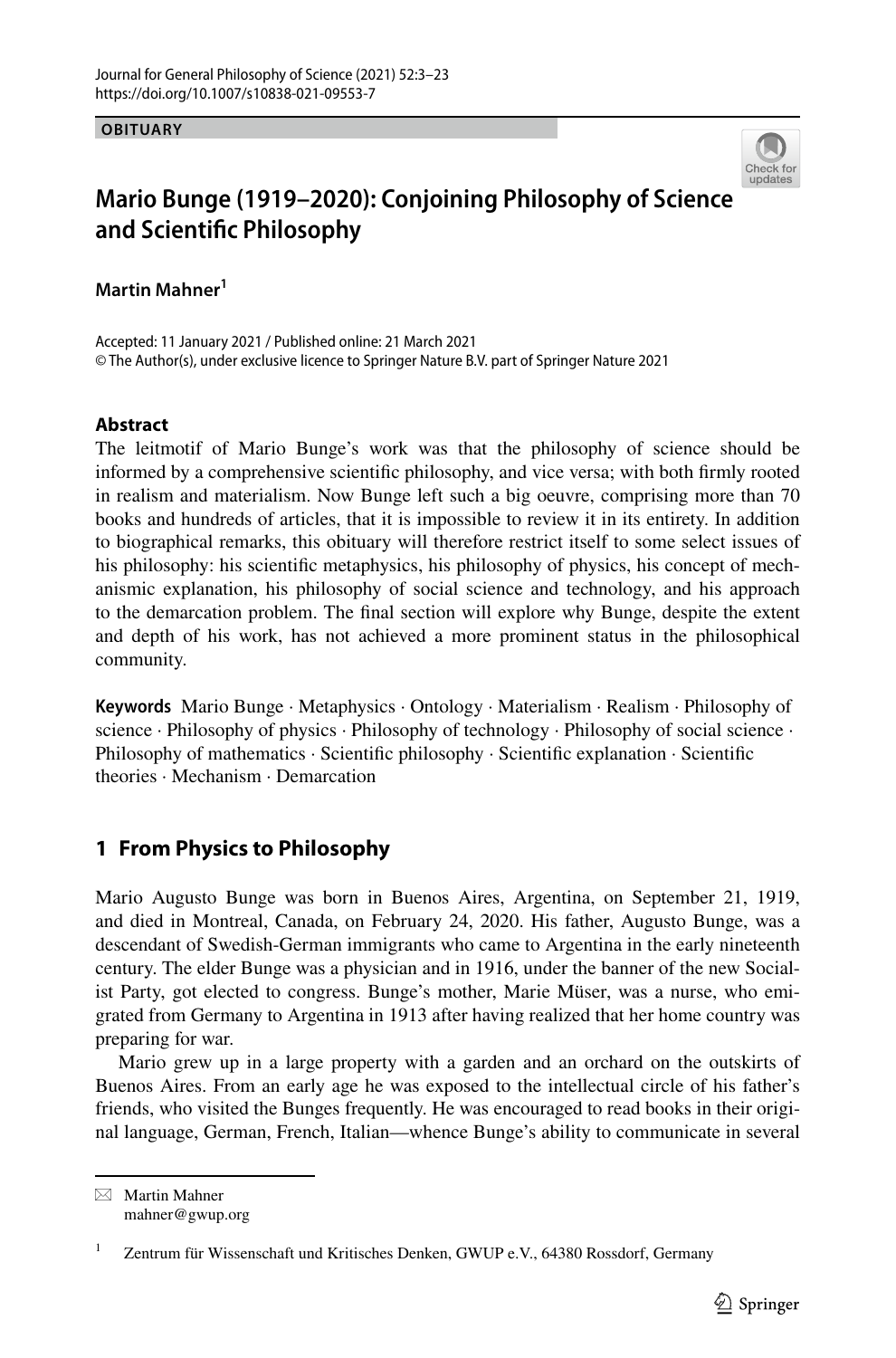languages. High school, by contrast, turned out to be rather boring due to the incompetence of most of his teachers. In his memoirs, Bunge describes it as "jail-like", and himself as a mediocre pupil (Bunge [2016](#page-18-0)). At the time of his adolescence, Argentina was ruled by a military dictatorship, and its educational system was still frmly in the hands of the Catholic church. Thus, Bunge sufered from two repressive authorities ruling the public life of his youth. Consequently, he compensated for the defciencies of the educational institutions by self-learning from the substantial resources of his father's library as well as from the libraries of his family's friends.

At the age of 18 Bunge was equally attracted to physics, psychology, and philosophy as possible university subjects (Bunge [2016](#page-18-0)). He was inspired by Bertrand Russell's *Problems of Philosophy*, Sidney Hook's *From Hegel to Marx*, and Lenin's *Materialism and Empirio-Criticism*. However, he abandoned his wish to study philosophy after attending some lectures at the local university because the neo-Hegelianism and Bergsonian intuitionism he encountered there conficted with his pro-science stance. He also realized that in his country there was no psychology to speak of. That left physics, but his father told him that he would not be able to make a living as a physicist. For this reason he started to study chemistry but gave up after the frst year because he found it boring. The appeal of physics and philosophy was overwhelming. Subsequently, Bunge became a student of physics at the National University of La Plata.

When starting his studies Bunge felt that he should repay society for fnancing his education. Thus he founded a school of vocational and humanistic studies for adult workers, in particular union activists: the Universidad Obrera Argentina (UOA). The little office Bunge had rented for this purpose was soon raided by the fascists, so that he had to fnd another place. Despite continuing difficulties with government entities and various political factions, the school eventually grew to about 1000 students and 60 teachers. After 6 years, it was ransacked and closed down by the Peronist police.

In that same year of 1943 Bunge was introduced to the physicist Guido Beck, a former disciple of Werner Heisenberg. With him he started his scientifc apprenticeship, as he called it. Early on he succeeded in publishing several scientifc papers in high profle journals such as *Physical Review* (Bunge [1944](#page-17-0)) and *Nature* (Bunge [1945](#page-17-1)). In 1951 he completed his doctoral dissertation on the kinematics of the relativistic electron, which was published only in 1960 (Bunge [1960\)](#page-17-2). In his memoirs Bunge writes that, contrary to its misleading title, his thesis proved that there was actually no kinematics of the relativistic electron, because quantum mechanics does not compute trajectories and velocities, which is why it is not a mechanical theory (Bunge  $2016$ , 78). He also remarks that his doctorate in physics was of no immediate professional use because he refused to be a member of the Peronist party. After his work with David Bohm in São Paulo, Bunge devoted more time to his equal intellectual love: philosophy.

Ever since high school Bunge kept reading books on philosophy. Although he lacked a coherent outlook back then, his scientifc stance made him realize that, with respect to his interests, many of the philosophies he had encountered were useless. So, as early as 1944—at age 25 and with the help of a circle of friends—Bunge decided to launch a philosophical journal to tackle problems he deemed important. It was called *Minerva* and lasted for a year before it ran out of submissions and money (Bunge [2016](#page-18-0); Ortiz [2019\)](#page-19-0).

As a physics student Bunge was impressed by the scientifco-philosophical work of Arthur Eddington and James Jeans. Yet soon he came to the conclusion that their philosophies of physics were mistaken because they advanced Kantian idealism and Platonism, respectively. He was similarly unimpressed by what he learned in the various philosophy classes he attended during his time as a student of physics. Still, due to his committed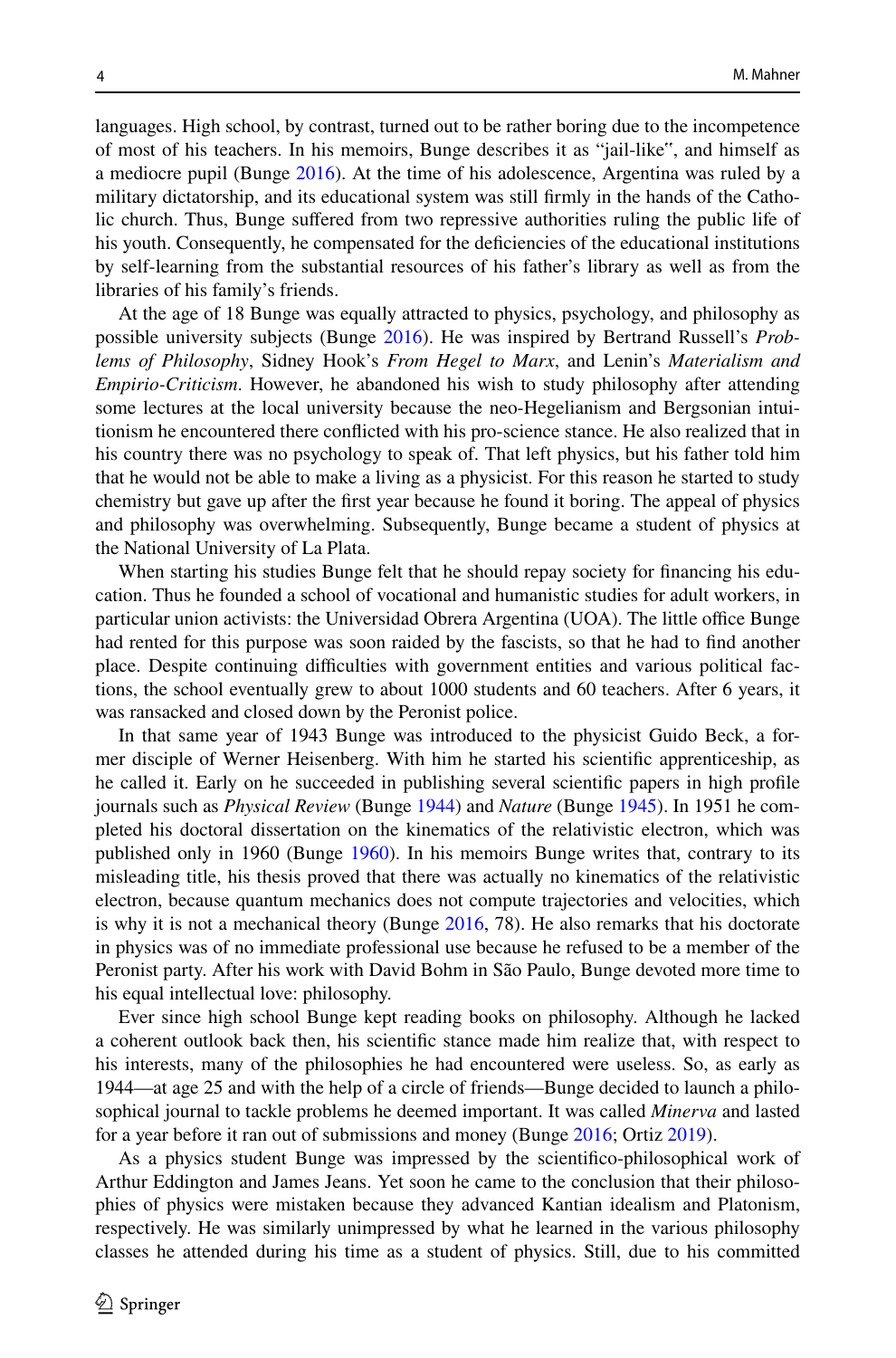autodidactic work, the basis of his future philosophy slowly emerged. Thus, in the frst half of the 1950s Bunge wrote several papers on problems in natural philosophy, such as on chance (Bunge [1951\)](#page-17-3), phenomenalism vs. realism (Bunge [1954](#page-17-4)), and philosophical questions of quantum mechanics (Bunge [1955](#page-20-0), [1956a](#page-17-5), [b](#page-17-6)). In 1991, Bunge's 1956 paper *A Survey of the Interpretations of Quantum Mechanics* made it into the list of the most memorable articles from the *American Journal of Physics* since its inception in 1933 (Romer [1991\)](#page-19-1).

During the second half of the 1950s Bunge's career as both a scientist and philosopher took of. In 1956 he became full professor of theoretical physics at the universities of Buenos Aires (until 1958) and La Plata (until 1959), in 1957 full professor of philosophy at the university of Buenos Aires—a position he held until 1962, when a military coup brought Bunge and his (second) wife Marta to emigrate after all. This period was marked most notably by his book *Causality: The Place of the Causal Principle in Modern Science*, published in 1959 by Harvard University Press at the recommendation of W.V.O. Quine (Bunge [1959\)](#page-17-7). This book put Bunge on the international philosophical map (Matthews [2019\)](#page-20-1). It argued, contrary to the Humean view of logical empiricism, that science requires causality to be a category of real-world determination. Although Humeans were not happy with it, the book was quite a success and translated into many languages. Nowadays we see a revival of causal realism, although Bunge's early stand is almost always overlooked (Ingthorsson [2019](#page-18-1)).

In the frst half of the 1960s Bunge held several visiting professorships in the USA, at the universities of Pennsylvania, Texas, and Delaware as well as at Temple University. Three more books appeared during that time, among them a festschrift for Karl Popper (Bunge [1962;](#page-17-8) [1963](#page-17-9); [1964b\)](#page-17-10). An Alexander-von-Humboldt fellowship in Freiburg (Germany) during the years 1964–1966 prepared his way to a life-long professorship at McGill University in Montreal. In 1966 Bunge completed his book project *Foundations of Physics* (Bunge [1967a](#page-17-11)), in which he axiomatized and formalized several physical theories, while his wife Marta obtained her doctorate in mathematics. Not wishing to return to the USA on account of the Vietnam war, and in view of a post-doctoral fellowship for Marta at the Mathematics Department of McGill University in Canada, Mario passed up an ofer from Yale University and instead wrote to the chairman of McGill's philosophy department, the Renaissance scholar Raymond Klibansky, inquiring about possibilities for himself there (Bunge [2016\)](#page-18-0).

To Bunge's surprise, Klibansky not only knew his work rather well, but he even knew about his early short-lived journal *Minerva*. He thus invited Bunge to introduce himself to the relevant university authorities—a serendipity which resulted in a full professorship, and the Bunges' move to Montreal in November 1966. At the end of her post-doctoral fellowship, Marta was appointed assistant professor of mathematics at McGill in 1969, promoted to associate professor in 1977 and full professor in 1985. As of 2003 she is professor emerita. In 1981 Mario Bunge obtained the chair "Frothingham Professor of Logic and Metaphysics", which he held until his retirement in 2009—at age 90! During his long career he was awarded four honorary professorships and 22 honorary doctorates by universities all over the world (Bunge [2018a](#page-18-2)).

After his McGill arrival, Bunge's work became even more prolifc than before. In 1967 his *Scientifc Research* appeared (Bunge [1967b](#page-17-11)), a two-volume introduction to the philosophy and methodology of science. A *Philosophy of Physics* followed in 1973 (Bunge [1973a\)](#page-17-12). Between 1974 and 1989 Bunge published his *opus magnum*, the 8-volume *Treatise on Basic Philosophy*. The frst two volumes were dedicated to semantics (Bunge [1974a;](#page-17-13) [1974b\)](#page-17-14). Volumes 3 and 4 ofered a formalized ontological theory, which Bunge considered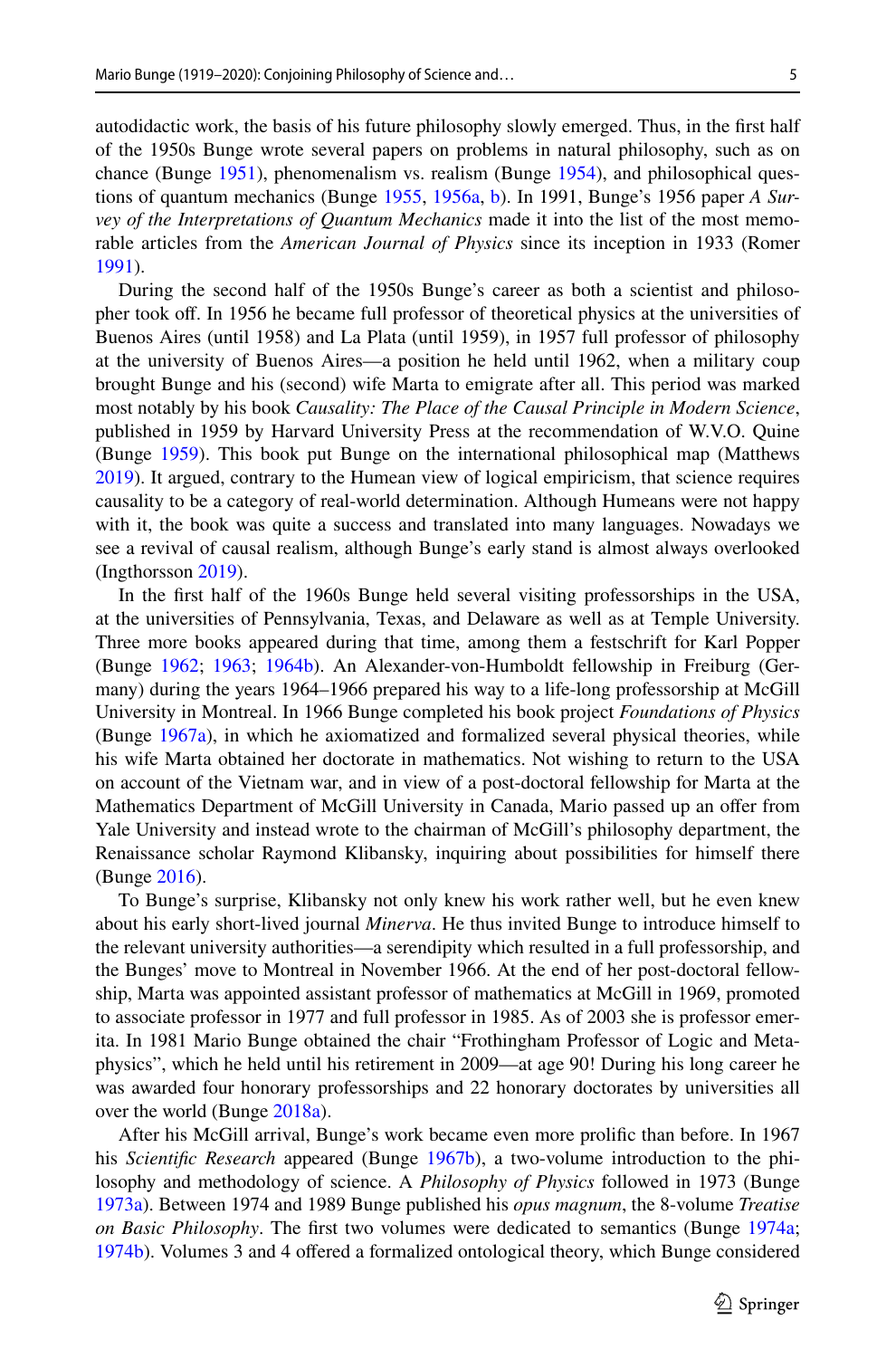as constituting the materialist metaphysical basis of science (Bunge [1977a](#page-17-15); [1979\)](#page-17-16). Volumes 5 and 6 tackled general epistemology and methodology (Bunge [1983a](#page-17-17), [b](#page-17-17)). The twopart 7th volume applied his philosophy of science to the major scientifc disciplines, such as physics, biology, social science, and technology (Bunge [1985a,](#page-17-18) [b](#page-17-18)). Volume 8 completed the *Treatise* with an axiomatic approach to ethics (Bunge [1989](#page-17-19))—something that is quite unusual in this feld.

As if this workload were not enough, 1980 saw the publication of *The Mind–Body Problem* (Bunge [1980](#page-17-20)), followed by *Scientifc Materialism* (Bunge [1981\)](#page-17-21), as well as *Philosophy of Psychology* (Bunge and Ardila [1987\)](#page-18-3). At the end of the 1980s Bunge's focus shifted to the social sciences, which bore fruit in his *Finding Philosophy in Social Science* (Bunge [1996a\)](#page-18-4) and *Social Science Under Debate* (Bunge [1998a](#page-18-5)), followed eventually by *Political Philosophy* (Bunge [2009](#page-18-6)).

Compared to the extent of his analyses of physics, psychology (including the mind–body problem) and social science, Bunge's work in the philosophy of biology was rather limited. He wrote about the concept of life, systematics and the species problem, teleology, and evolution (Bunge [1985b](#page-17-22); Mahner [2005\)](#page-19-2). This limitation proved to be a good opportunity for some coworker to expand on these rudiments (Mahner and Bunge [1997\)](#page-19-3).

With the exception of his *Political Philosophy* mentioned previously and *Medical Philosophy* (Bunge [2013\)](#page-18-7), Bunge's twenty-frst century work was no longer focused on expanding his philosophical system. Most of his books written after 2000 consisted in attempts at summarizing or revisiting certain topics and aspects of his philosophy and tailoring them to diferent audiences (Bunge [2003a;](#page-18-8) [2006](#page-18-9); [2010](#page-18-10); [2017;](#page-18-11) [2018a](#page-18-2); Bunge and Mahner [2004](#page-18-12)). For a quick autobiographical overview of his most important contributions to philosophy and to the philosophy of science see Bunge ([2003c](#page-18-13)); for a selection of Bunge's articles forming an outline of his philosophy, see Mahner ([2001\)](#page-20-2).

Considering the sheer volume of Bunge's oeuvre (see Silberstein [2019](#page-20-0) for the most recent bibliography), this epitaph will have to restrict itself to some select aspects.

#### <span id="page-3-2"></span>**2 Metaphysics: Materialism and Nomological Essentialism**

In my view, one of Bunge's most important contributions to philosophy was his metaphysics. His aim was to build a metaphysical system that is at once exact and scientifc or science-based, respectively (Bunge [1971](#page-17-23); [1977a](#page-17-15); [1979;](#page-17-16) [1981\)](#page-17-21). In 1971 Bunge founded the *Society for Exact Philosophy.* On the book cover of the proceedings of the founding congress (Bunge [1973b\)](#page-17-24), he wrote: "We believe that even metaphysics, notoriously riotous, can be subjected to the control of logic and mathematics". Indeed, formal ontology has now become a standard feld in analytic metaphysics. Likewise, the notion of scientifc metaphysics has been revived (Kistler [2020](#page-19-4))—regrettably oblivious of Bunge's programmatic sketch of 1971 (Bunge [1971](#page-17-23)), not to mention his full-fedged version of a scientifc metaphysics  $(1977a; 1979)$  $(1977a; 1979)$  $(1977a; 1979)$  $(1977a; 1979)$  $(1977a; 1979)$ .<sup>[1](#page-3-0)</sup>

A short description of Bunge's metaphysics would be that it is an endurantist, neo-Aristotelian,<sup>[2](#page-3-1)</sup> and neo-essentialist, materialist substance ontology. In a rather classical way Bunge constructed the notion of a material thing from the notions of substance and

<span id="page-3-0"></span>Bunge used "metaphysics" and "ontology" synonymously.

<span id="page-3-1"></span><sup>&</sup>lt;sup>2</sup> Needless to say: without any idealist or teleological burden.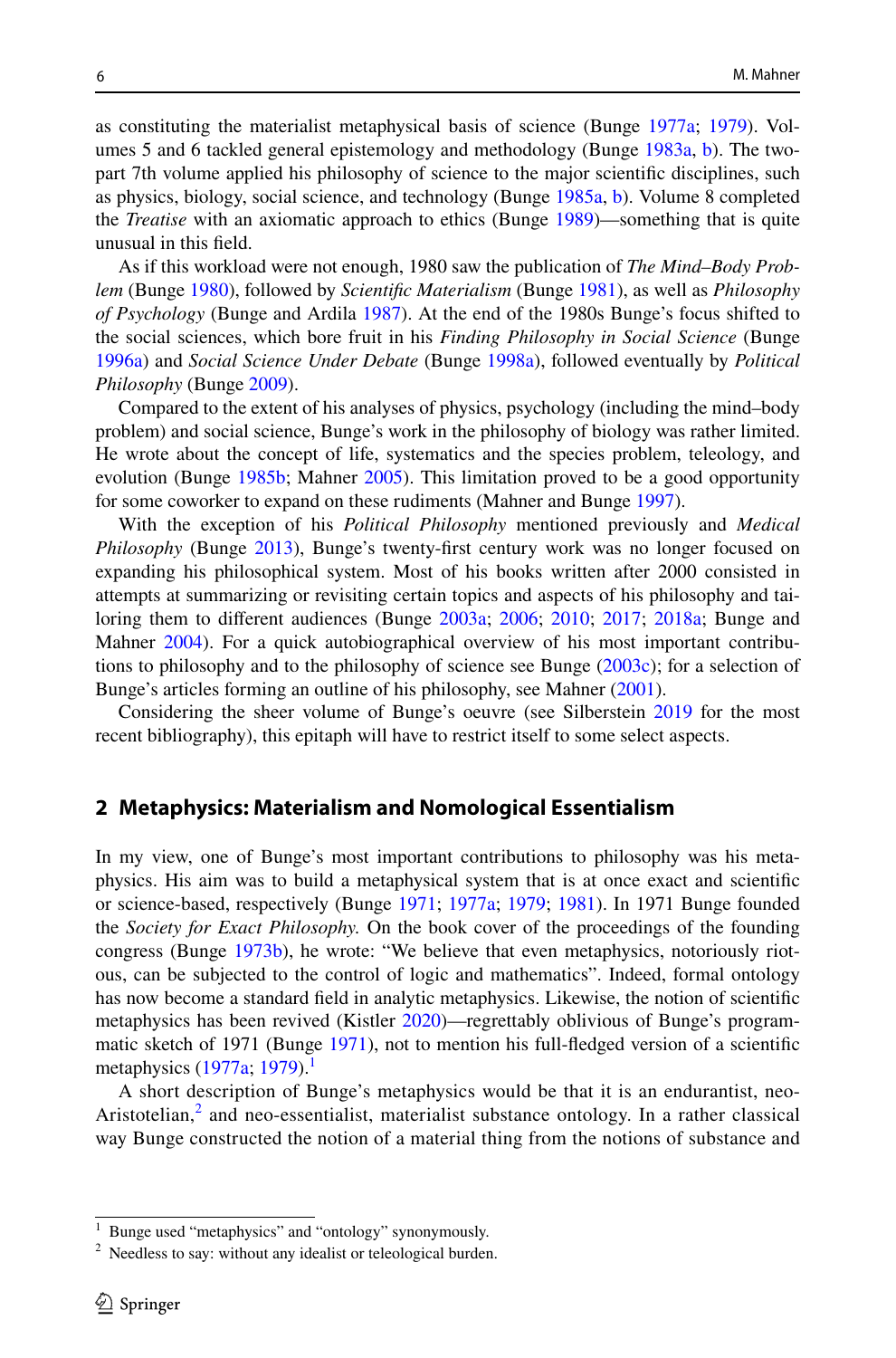property. Indeed, there are no bare substances (or individuals) and no free-foating properties: there are only propertied individuals, which he calls *things*. A universal property of all things is the possession of energy (in the physical sense) and thus their ability to undergo change. Because the values of all the properties of a thing constitute the state of the given thing (at a certain time), any change is a change of state. A change of state is an *event*, and a succession of such changes a *process*. There are no changes (events or processes) without changing things, in particular no processes in themselves, apart or prior to things as assumed by process ontologies. Bunge further characterized a *cause* as an event in some thing *x* that produces a change of state of another thing *y*. All this can be represented by using the state space approach common in science and engineering.

Bunge's construal defnes materiality in terms of the property of energy-*cum*changeability, and so is independent of the property of possessing mass. A photon is just as material as a rock, and so is a vacuum feld. Nor does Bunge's ontological theory use the concept of spacetime to defne material objects, i.e., things. He adopted a relational view of spacetime, according to which, in essence, time is the result of the change of things rather than conversely, and space the result of "separated" things, rather than conversely. In any case, space and time are derived concepts in his 1977 ontology. More recently, however, Bunge regarded the empirical confrmation of the existence of gravitational waves as a compelling reason to consider spacetime as a material thing, too (Bunge [2018b](#page-18-14)). Modifying his ontological theory accordingly, will now be left to others.

An important concept of Bunge's ontology is the notion of a nomological state space. It focuses on the essential or lawful properties of things. Lawful properties are properties of a thing that are invariantly or covariantly connected to each other. Such properties restrict the conceivable state space of any thing to its really possible state space. In this way Bunge defned lawfulness as an ontological category—as the properties or property complexes scientifc law statements (are supposed to) refer to. The lawful properties of a thing—shorter: its laws—constitute its essence, and it is this essence that determines the *kind* (or type) of the given thing. This is why Bunge called his view *nomological essentialism*. What distinguishes *real* possibility—the only possibility of interest to science—from logical possibility – a favorite of philosophers—is exactly the ontic lawfulness of things and their changes. These considerations explain, by the way, why Bunge regarded musings about logical possibilities in possible worlds as rather useless (Bunge [2006\)](#page-18-9), and why he had no use for modal logics as tools for metaphysics (Bunge [1977a](#page-17-15)). Both neo-Aristotelian metaphysics and neo-essentialism, according to which laws are *in rebus*, have nowadays been revived or reinvented, respectively (see, e.g., Ellis [2002](#page-18-15); Tahko [2012](#page-20-3); Austin [2017\)](#page-16-0).

Things are either simple, such as electrons, or complex, such as molecules or societies. As most things are complex, the concept of a system was central to Bunge's metaphysics (Bunge [1979\)](#page-17-16). He modeled a system as a triple  $\langle C, S, E \rangle$ , where *C* is the system's composition (the set of parts it is composed of), *S* its structure (the set of relations among its parts), and *E* its environment (the set of things outside of the system). As there is no system without cohesion, the important subset of relations within *S* comprises what Bunge called "binding relations", that is, such that make a diference to the states of the components involved. The same holds for the relations between the system or its components and the items in the system's environment: some make a diference to the system in question, others do not (such as typical spatiotemporal relations). Obviously, this leads to a nested sequence of systems: what is a system at one level may be a subsystem of a higher-level system (Bunge [1979;](#page-17-16) Blitz [1992](#page-16-1)).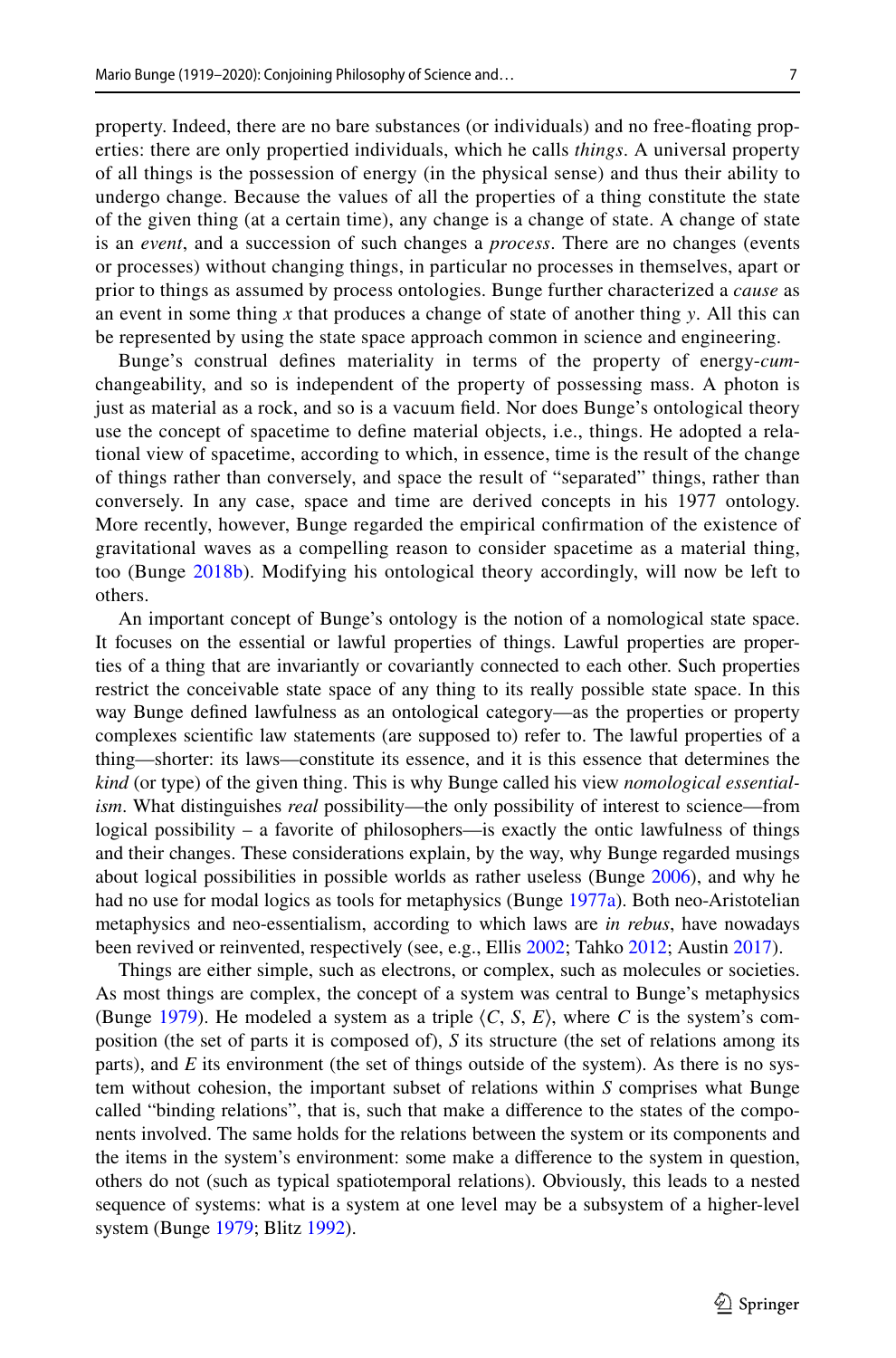Systems have properties their components lack, trivially being structured in a certain way. Bunge went the traditional way of calling such properties *emergent*. However, he emphasized that, as emergence is an ontological concept, "emergent" should not be defned in epistemological terms such as "a property that cannot explained or predicted from the knowledge of the components". It is irrelevant to the ontological status of a qualitative novelty whether or not we can explain it reductively: qualitative novelty does not go away when explained. Therefore, the common distinction between strong (or irreducible) emergence and weak emergence (emergence simpliciter) was of no interest to Bunge's ontology.

The same held for the concept of supervenience, which Bunge considered to be a form of property parallelism (Mahner and Bunge [1997\)](#page-19-3)—at least in its early version of Kim ([1978\)](#page-18-16). For him, "supervenience" was no alternative to "emergence" because the latter involves a one-sided and lawful property dependence. Moreover, in formal defnitions of "supervenience" properties are treated in a logical rather than ontological way. According to Bunge's ontological theory of properties (Bunge [1977a\)](#page-17-15), real things have neither negative nor disjunctive properties. Therefore they need to be formalized in terms of inf-semilattices, not in terms of Boolean algebra. This is also a reason for Bunge's insistence on distinguishing real properties from predicates, the latter being conceptual representations of properties. Some predicates, however, such as the negative and disjunctive ones, do not represent real properties. Similarly, it was important to him to distinguish laws as properties of real things from (universal) law statements as their (true or false) conceptualizations.

Finally, Bunge kept using the term "materialism" for his metaphysics. He disliked the word "physicalism" because to him it smacked of radical reductionism. He insisted that while higher-level systems do also possess physical properties, their emergent higher-level properties are beyond the explanatory competence of physics—which is why we have higher-level sciences such as chemistry, biology and social science. Distinguishing strong from moderate reductionism, he maintained that not even chemistry is strongly reducible to physics (Bunge [1982a;](#page-17-25) [1983b;](#page-17-26) [1985b](#page-17-22)).

#### **3 Abstract Objects, Existence as a Property, and Semantics**

Speaking of representations and conceptualizations: a materialist philosophy will have to address the problem of the existence of abstract objects, that is, the objects of mathematics as well as other objects that are not found "out there" but only in our minds. Obviously, a Platonist option is not available to materialists as they cannot admit the reality of immate-rial entities. Thus, Bunge opted for a fictionalist or constructivist answer (Bunge [1981;](#page-17-21) [1985a\)](#page-17-18): Mathematical objects are just as fctional as the objects of literature, such as Othello or Superman.

Now, fctionalism has a problem with the apparent objectivity of mathematical entities as opposed to the arbitrariness of fantastic entities. This objectivity is the reason that many a philosopher of mathematics prefers Platonism over fctionalism. Platonism, however, is hard to reconcile with the naturalistic approach of analytic philosophy. Therefore some naturalists have proposed a structuralist approach, according to which the structure of the world possesses mathematical properties (see, e.g., Kanitscheider [2013\)](#page-18-17). In Bunge's ontology only particulars are material or real existents, whereas some mathematical objects are universals. In addition, he maintained that mathematics is ontologically neutral and that there is a gap between mathematics and reality in that the whole of mathematics is richer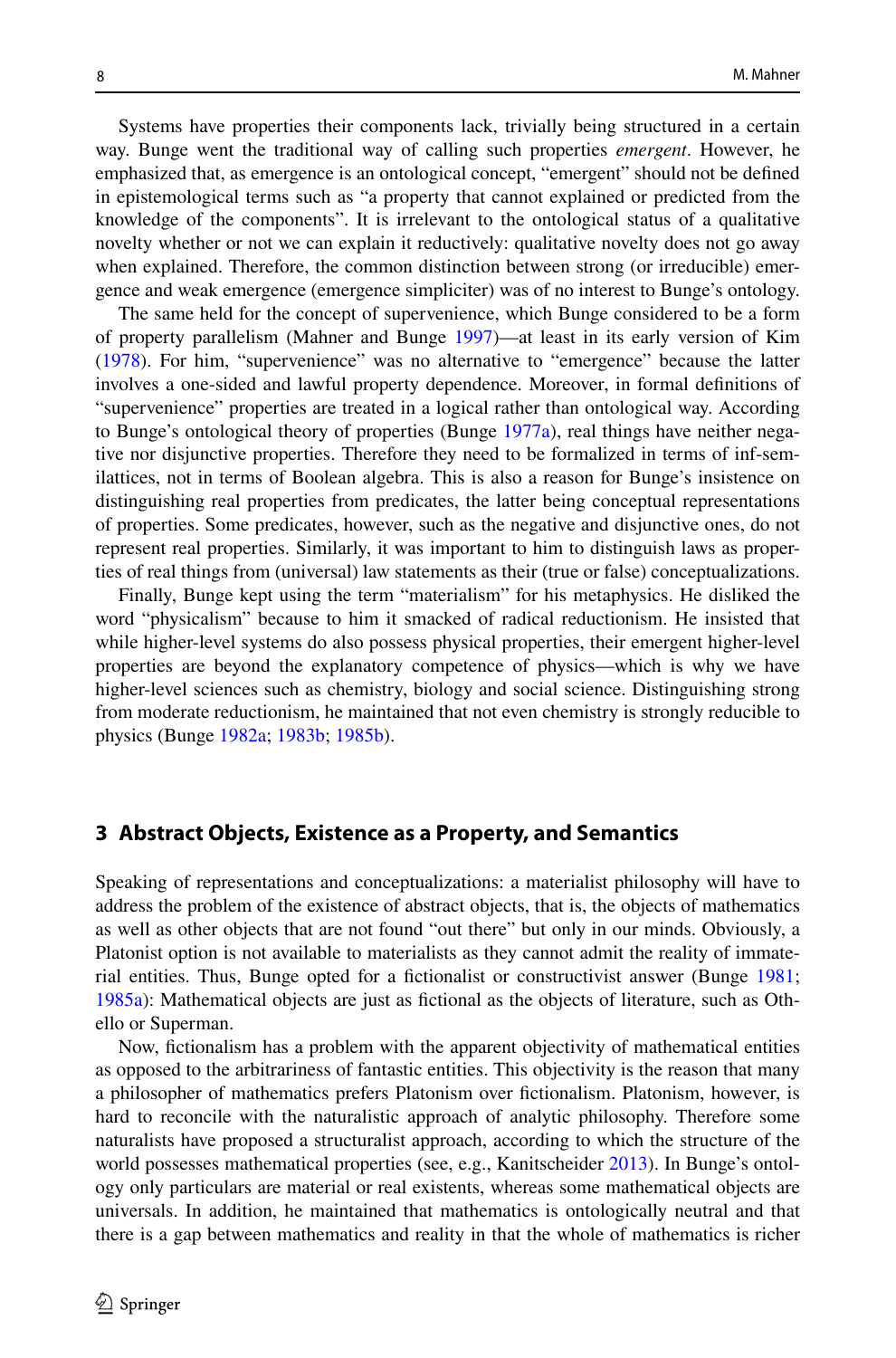than the fraction of it that can be applied to scientifc theories describing the world (Bunge [2001\)](#page-18-18).

In any case, as abstract objects are fctions or constructs that exist only in the brains of thinking organisms, Bunge held that ontological realists and materialists should distinguish two diferent kinds of existence. He held that *pace* Kant "exists" is a real property and should thus be construed as a predicate, and that *pace* Quine the existential quantifer is insufficient to account for the concept of "existence", let alone to distinguish real from fictional or conceptual existence (Bunge [1981](#page-17-21)). In other words,  $\exists$  formalizes the logical concept "some", not the ontological concept of existence ("there is"): it is a particularizer only. So, whenever the context involves ontological considerations, its formalization must include different predicates for real and conceptual existence:  $E_R$  and  $E_C$ .

For example, how did Bunge formalize a sentence like "Centaurs do not exist really but only in Greek mythology"? Let C represent "is a centaur" and M the set of characters in Greek mythology (as a specification of the conceptual context):  $\forall x (Cx \rightarrow (E_M x \& \neg E_R x))$ . And the sentence "Some of the centaurs in Greek mythology are wise" would be formalized as:  $\exists x(Cx \& Wx \& E_Mx)$  (Bunge [1981](#page-17-21)). Again, such a construal is needed only if the ontological status of the corresponding objects is at issue. After all, in both science and philosophy there are contexts in which the reality of the objects of a given theory or context is unknown or controversial. Does God really exist or is he/she/it just a fiction? Does the aether exist? Is the Higgs-Boson real or is the standard theory that predicts its existence false, whence it would exist only as a fctional object? Neither in science nor in philosophy does mere reference entail real existence.

This approach has implications for Bunge's semantics (Bunge [1974a;](#page-17-13) [1974b](#page-17-14)). Mainstream semantics would say that "being a centaur" is a non-referring predicate because there are no centaurs; more precisely, because they do not exist really. Bunge rejected this view. "Being a centaur" refers to (is about) centaurs as fctional objects, but the extension of the predicate is empty, where "extension" is defned as the collection of objects that actually (really) happen to possess the property denoted by the predicate in question.

Again, these considerations are motivated by Bunge's scientifc outlook. Scientifc theories may contain referents that do not actually exist, such as the luminiferous aether, and they may attribute properties to really existing objects that do not actually possess them, such as when vital forces were attributed to developing organisms. And in some cases scientifc theories are wrongly believed to refer to certain entities, such as the observer in quantum theory. To account for such cases, Bunge distinguished the reference class of a theory from its extension. Accordingly, he had no use for the so-called causal theories of reference, which may apply in some ordinary language contexts ("This is an elephant"), but not to many scientifc theories referring to unobservables, such as neutrinos. In fact he developed a comprehensive formal semantics for the purpose of analyzing scientifc theories (Bunge [1974a](#page-17-13); [1974b](#page-17-14)).

As for the concept of truth, Bunge maintained that there is not *the one* notion of truth that applies to all contexts. Rather, we need to distinguish at least three diferent concepts (Bunge [2003b](#page-18-19)). First, there is factual truth as correspondence, which is needed in science and often in everyday life. Second, there is formal truth, such as in logic and mathematics, which is a concept of coherence, rather than correspondence or convention. Third, there is fctional truth, which is conventional, occurring in works of literature, for example. That Oedipus killed his father and married his mother are not facts in the realist sense, but just arbitrary conventions or stipulations concerning fctional entities. In other words, such statements are true only in the context of the given story as a fiction.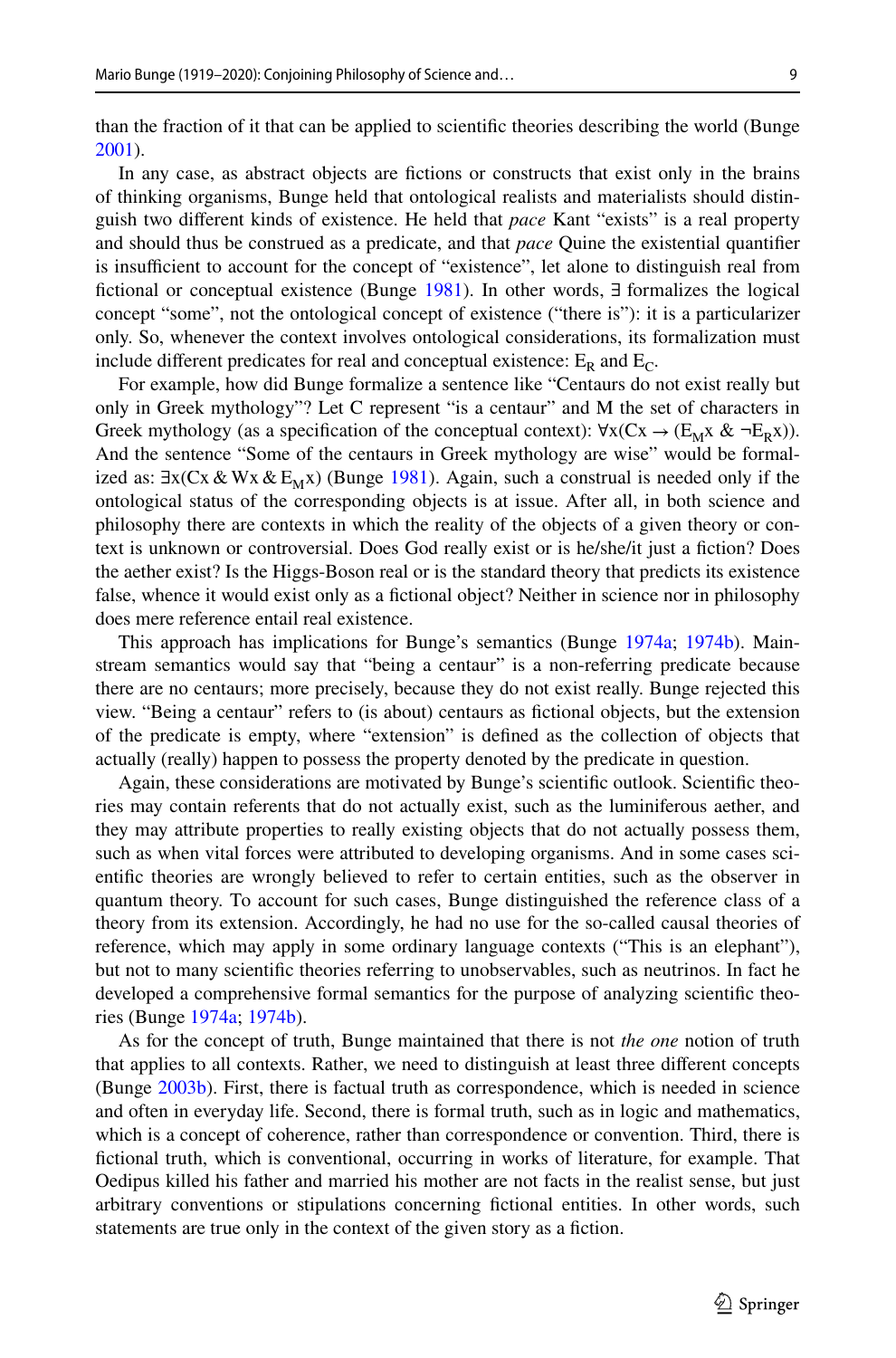As mentioned in Sect. [2,](#page-3-2) in Bunge's ontology there are neither negative nor disjunctive properties. Accordingly, there are no negative and disjunctive facts, so that propositions speaking of such cannot be correspondence-true. This is no problem in science because scientifc theories state what is the case. What is not the case is at most a logical consequence without factual counterpart. In particular law statements are to be formulated positively. This is why Bunge rejected Popper's view of law statements as prohibitions (Bunge [1983b;](#page-17-26) Popper [1969\)](#page-19-5).

Another problem of correspondence-truth is this: how can a proposition, which is an abstract or fctional object, correspond to a fact "out there"? Bunge naturalized correspondence in that he construed propositions as equivalence classes of brain processes. That is, a proposition exists only when some brain undergoes a process that consists in thinking it. However diferent such processes may be in diferent individuals, they are all equivalent concerning their content: they consist in thinking a certain proposition. So, what corresponds to a real fact out there is first of all the equally real brain fact (=thought) in some individual brain. Thus correspondence-truth is primarily a fact-fact correspondence and only secondarily (or vicariously) a proposition-fact correspondence (Bunge [1983b;](#page-17-26) [2003a](#page-18-8)). And such correspondence may be only partial, which is why we need a concept of partial or approximate truth. In particular scientifc theories as systems of propositions will hardly ever correspond *in toto* to the facts they refer to (Bunge [1974b](#page-17-14); [1983b](#page-17-26); [2003a](#page-18-8)). Moreover, Bunge considered scientifc theories as *symbolic* representations of facts: they neither mirror or picture facts nor are they isomorphic to them.

#### <span id="page-7-0"></span>**4 Defending Realist Interpretations of Scientifc Theories**

Axiomatizing and formalizing scientifc theories as well as analyzing their reference class was Bunge's way of showing that scientifc theories have a strictly realist or, as he called it, factual content. That is to say, apart from some neurobiological and psychological theories dealing with human perception, scientifc theories refer neither to observations or phenomena in the sense of phenomenalism nor to empirical operations in the sense of operationalism (Bunge [1985a](#page-17-18)). This was clearly an antipositivist endeavor. While Bunge appreciated the neopositivists' love for exactness and rigor, he rejected their antimetaphysical and antirealist—that is, phenomenalist, empiricist, and instrumentalist—stance. And the same held for its operationalist ofspring, which was quite popular among physicists during Bunge's heyday.

Unsurprisingly, one of the most interesting felds for philosophers of science and philosophizing physicists remains quantum physics. The spectrum of views ranges from genuine and important insights concerning ontology and the philosophy of nature to outright quantum esotericism (Stenger [1995](#page-20-4); Hobson [2019\)](#page-18-20). In this spectrum, antirealist positions still go strong (Schlosshauer et al.  $2013$ ), so that Bunge's efforts to defend realist views and interpretations of quantum theory are as topical today as they were in the 1950s, when he started to tackle such questions (Bunge [1956a](#page-17-5)). These efforts culminated in his axiomatization of quantum theory (Bunge [1967a](#page-17-27), [c](#page-17-28)).

The title of his contribution to the book *Quantum Theory and Reality* that he edited at that time, aptly exemplifes his approach: *A Ghost-Free Axiomatization of Quantum Mechanics* (Bunge [1967c\)](#page-17-28). "Ghost-free" means that the axiomatization is thoroughly physical, that is, it contains "no psychological concepts such as 'observer', 'mind', 'subjective probability', 'expectation', 'uncertainty' or 'fnding', and no fctions such as 'ideal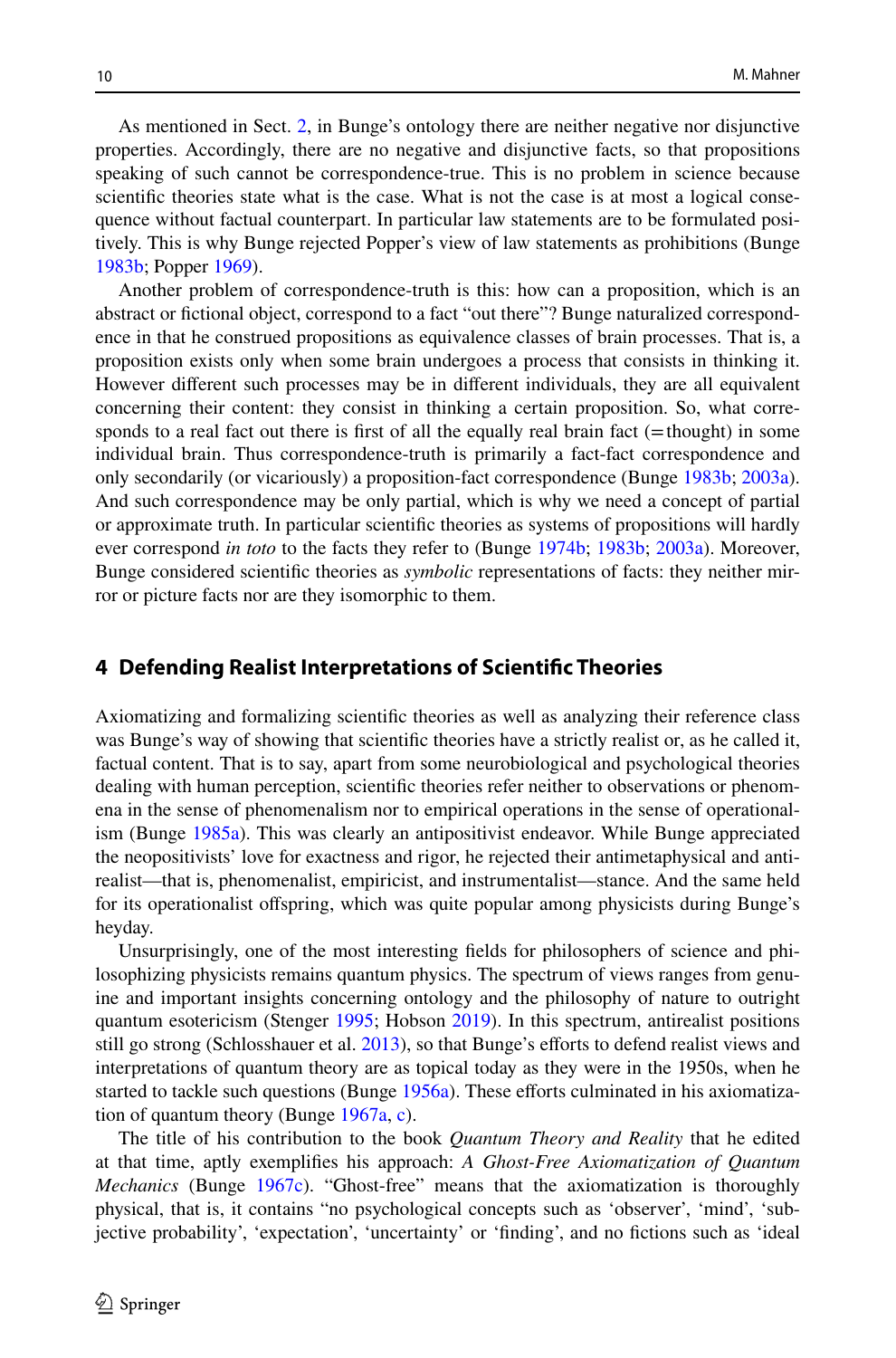measurement' and extra 'hidden variables' with no efects" (Bunge [1967a,](#page-17-27) 274). More recent realist axiomatizations (Perez Bergliafa et al. [1993\)](#page-19-7) and interpretations (Hobson [2019\)](#page-18-20) sustain this view. Another result of his axiomatization was that quantum theory works perfectly well with ordinary logic: there is no need for any quantum logics (Bunge [1985a\)](#page-17-18).

An example of Bunge's exact and realist approach is the interpretation of Heisenberg's inequality  $\Delta p \cdot \Delta x \ge h/4\pi$ , which states that the product of the dispersions in the values of the momentum, hence the velocity, and the position of a quantum object is at least  $h/4\pi$ . As Bunge pointed out, this inequality is not a principle: it is actually a theorem that follows from the postulates and defnitions of quantum theory (Bunge [1977b;](#page-17-29) [1985a\)](#page-17-18). And it is not an "uncertainty relation" either, as it is not about human cognition. Quantum objects do have more or less fuzzy or blurry-valued properties: the more sharply they are localized, the more blurry their velocities; conversely, the sharper their velocities, the fuzzier their positions. Thus, any limit to human cognition is due to the blurry properties of these nonclassical objects, not to any inherent limit of our cognitive apparatus or to perturbations of measuring instruments. In other words, Heisenberg's theorem describes objective fuzziness: what is not there in reality cannot be known by us.

Acknowledging that, unlike the referents of classical physics, quantum things objectively possess fuzzy properties, Bunge considered it a bad idea to defne "realism" in terms of classical physics as Einstein, Podolsky and Rosen did in their famous paper from 1935 (Einstein et al. [1935\)](#page-18-21). As he kept pointing out, the development of quantum theory does not entail that (both metaphysical and epistemological) realism has to be given up but instead what he called "classicism", according to which all physical objects are characterized by sharp properties and locality or non-separability, respectively (Bunge [1985a;](#page-17-18) [2012;](#page-18-22) Stöckler [1990](#page-20-5)).

As a strong supporter of theory axiomatization, Bunge adopted a statement view of scientifc theories. This view has been dismissed as the "received view" of scientifc theories (e.g. by Suppe [1972\)](#page-20-6), which supposedly has been superseded by structuralist and semantic approaches (see, e.g., McKinsey et al. [1953](#page-19-8); Suppes [1957](#page-20-7); Stegmüller [1976](#page-19-9); Sneed [1979;](#page-19-10) Suppe [1989;](#page-20-8) Thompson [1989](#page-20-9)). Bunge regarded these alternatives as defective because they confate mathematical formalisms and mathematical models with scientifc theories (Bunge [1973a](#page-17-12); [1983a;](#page-17-17) Mahner and Bunge [1997](#page-19-3)). In his view, an uninterpreted mathematical formalism is just a piece of mathematics, and its supposed "intended interpretation" is clearly extra-theoretical. Bunge maintained that a factual interpretation must be an explicit part of any scientifc theory (as opposed to a purely mathematical theory), hence of every axiomatization. He also held that mathematical model theory has nothing to do with scientifc models. The specifcation or interpretation, respectively, of an abstract mathematical theory is an entirely intra-mathematical afair, whereas endowing a mathematical theory with (supposedly) real referents is a completely different matter (Bunge [1983a;](#page-17-17) [1985a](#page-17-18); see also Truesdell [1984;](#page-20-10) Weingartner [1990](#page-20-11)). For a summary of Bunge's contributions to the philosophy of physics see Romero [\(2019](#page-19-11)).

#### <span id="page-8-0"></span>**5 Mechanismic Explanation**

In 1967 Bunge published a two-volume introduction to the philosophy and methodology of science, entitled *Scientifc Research* (Bunge [1967b](#page-17-11)). It is an early summary of his views on this subject, parts of which he refned and improved later on in volumes 5 and 6 of his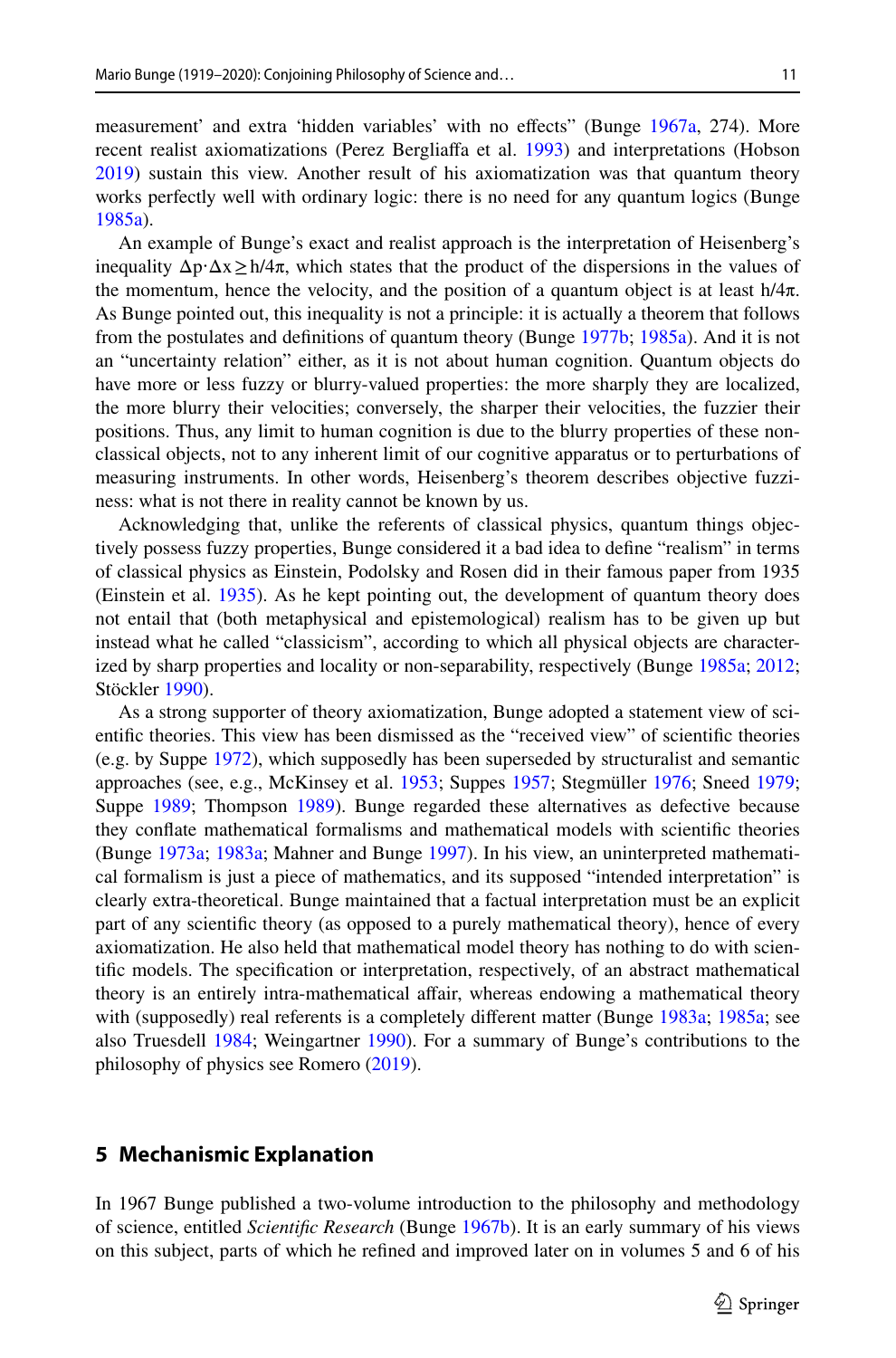*Treatise* (Bunge [1983a,](#page-17-17) [b](#page-17-26)). As one would expect from such a book, it contains a chapter on the notions of scientifc theory and explanation. According to Bunge, theories come in dif-ferent levels of depth—a view already proposed in Bunge [\(1964a\)](#page-17-30). At the superficial end, there are black box or phenomenological theories, which are "close to the phenomena" in that they deal, for instance, with some more or less observable inputs and outputs. Think of the chemical formula of photosynthesis  $6H_2O + 6CO_2 \rightarrow 6O_2 + C_6H_{12}O_6$ . A deeper theory, by contrast, is supposed to tell us something about the very process, the mechanism, that transforms the input into the output. In Bunge [\(1967b\)](#page-17-11) he called such deeper theories "representational" because they represent the *modus operandi* of their referents; in Bunge ([1983b\)](#page-17-26) he used the more obvious name "mechanismic theories". Bunge chose the neologism "mechanismic" over the common term "mechanistic", because mechanisms need not be mechanical in the strict sense of "mechanics".

This distinction carries over to scientifc explanations. For Bunge, the covering law or deductive nomological account of explanation, as mere logical subsumption, may be adequate for phenomenological theories. It does not though really answer how- and why-questions. In *Scientifc Research* he infelicitously called explanations uncovering the *modus operandi* of the facts involved "interpretive explanations" because they involve the interpretation of an observable variable in terms of unobservables or "hypothetical constructs" (Bunge [1967b,](#page-17-11) vol. 2, p. 26f). In volume 6 of his Treatise he chose the better name "mechanismic explanation" (Bunge [1983b\)](#page-17-26). In his later work Bunge's focus was the application of mechanismic explanations to the social sciences (Bunge [1997\)](#page-18-23).

Today, explanations in terms of mechanisms or "causal processes" have made their way into the mainstream of the philosophy of science (see, e.g., Machamer et al. [2000;](#page-19-12) Craver and Tabery [2015\)](#page-18-24). However, many authors do not restrict mechanisms to processes but also consider the structures of systems, or the structured system itself, as mechanisms, such as with the mechanism of a watch. This is a view that Bunge considered mistaken. Now, the philosophers who are credited as the fathers of the mechanismic approach to scientifc explanation are Peter Railton [\(1978](#page-19-13)) and Wesley Salmon ([1984\)](#page-19-14), not Mario Bunge (Glennan [2002](#page-18-25)). But the basic idea was foreshadowed already in Bunge ([1957\)](#page-17-31), and its essence can be found in Bunge  $(1964a; 1967b)$  $(1964a; 1967b)$  $(1964a; 1967b)$  $(1964a; 1967b)$  and in more detail in Bunge  $(1983b).$  $(1983b).$  $(1983b).$ <sup>[3](#page-9-0)</sup> Indeed, Bunge goes unmentioned in both Salmon's review *Four Decades of Scientifc Explanation* (Salmon [1989\)](#page-19-15) and the entry *Mechanisms in Science* of the Stanford Encyclopedia of Phi-losophy (Craver and Tabery [2015](#page-18-24)).<sup>[4](#page-9-1)</sup>

#### <span id="page-9-2"></span>**6 Bunge's Philosophy of Social Science**

Next to physics, no other scientifc feld captured Bunge's interest as much as the social sciences (Bunge [1996a;](#page-18-4) [1997;](#page-18-23) [1998a](#page-18-5); Pickel [2004\)](#page-19-16). As the son of a socialist congressman and growing up in a country with recurring right-wing dictatorships, early on Bunge acquired an acute appreciation for liberty, social justice, and political activism. In the case of physics, Bunge's philosophical motivation was metaphysical and epistemological. In the case of the social sciences his motivational basis was, in addition to the aforementioned, ethics as well as social and political philosophy.

<span id="page-9-0"></span><sup>3</sup> At the end of his 1997 paper on mechanisms and explanation, Bunge summarizes the development of his ideas on mechanismic explanation.

<span id="page-9-1"></span> $4$  Bunge's absence in such overviews is only rarely noted, e.g. by Johansson [\(2019](#page-18-26)).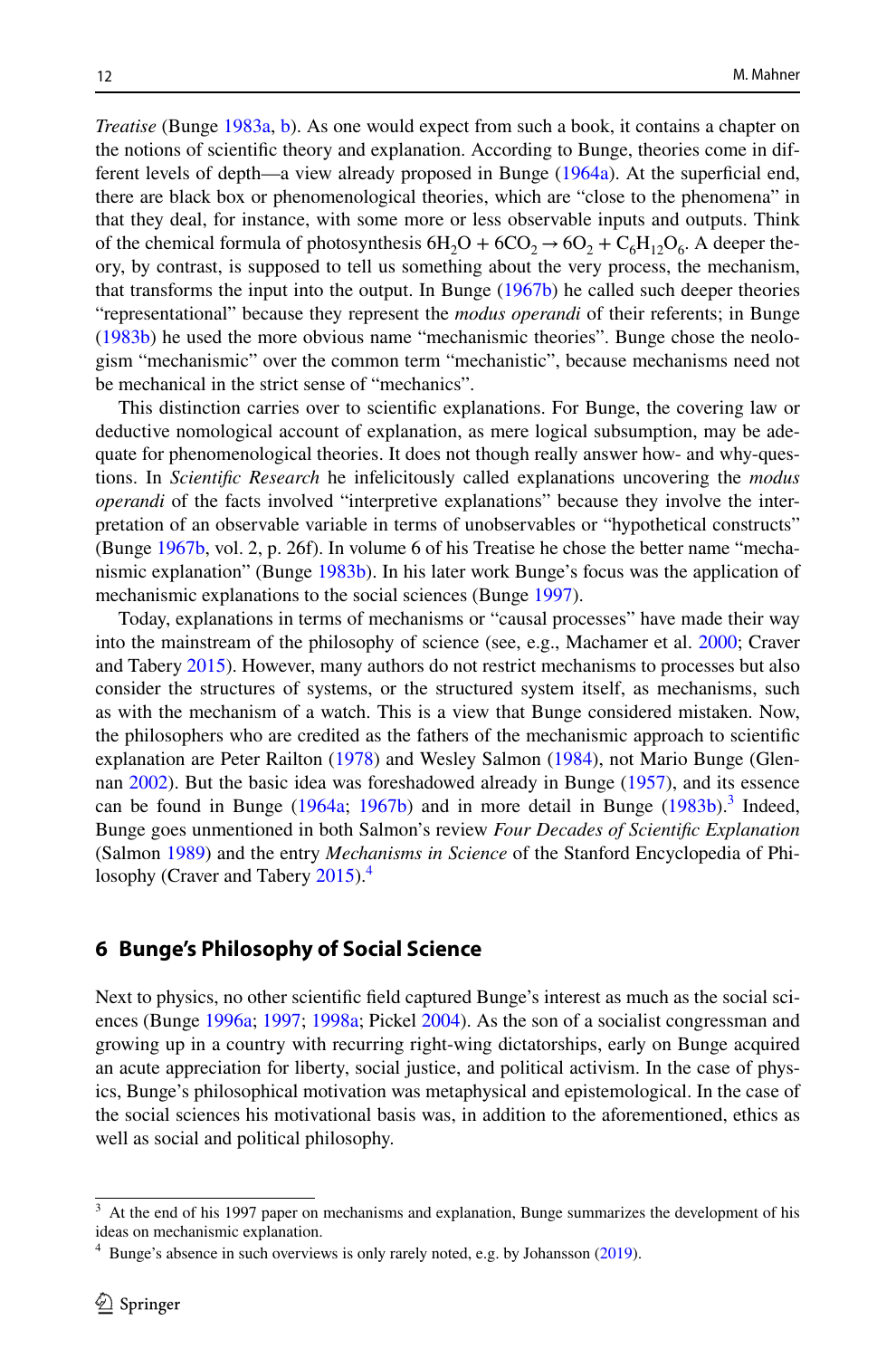Understanding scientifcally how social systems work constitutes the background of what he called *sociotechnology*: the science-based design, repair or maintenance of social systems and processes. In Bunge's words: sociotechnologists "are expected to recommend the most efficient ways of setting up, maintaining, reforming, or dismantling social systems, as well as of triggering, quickening, regulating, or slowing down social processes. In particular, they are expected to cure social ills" (Bunge [1996a,](#page-18-4) 205). Examples of sociotechnologies: action theory, normative economics, law, and management (Bunge [1998a](#page-18-5)). The goals for sociotechnological endeavors are provided by ethical and socio-philosophical considerations, while scientifc knowledge helps to implement them optimally.

Bunge's frst goal was to show that the scientifc study of the social requires distinguishing the correct levels of analysis. Traditionally there are two antithetic ontological and methodological approaches towards the social: individualism and holism. As persons or individuals are the actors in society, it is tempting to believe that knowledge of individuals, their motivations, decisions, and actions is all that needs to be known in order to understand anything social. The extreme example is Margaret Thatcher's (in)famous claim that there is not even such a thing as society (Bunge [1996a](#page-18-4), 243). Bunge described individualism as being on the side of individual liberty, economic self-interest, and as having its focus on moral rights rather than duties. At the other end is holism (or collectivism), according to which society precedes the individual and shapes the latter's thoughts and actions. Its focus is on duties in that the individual ought to strive to be a useful member of society. Holism need not end up in totalitarianism, where the People, the Nation, or the Church is all that matters, but, so warned Bunge, it is always in danger of doing so.

As an alternative to these poles, Bunge proposed his own version of systemism, which is an application of his systems ontology to the level of the social. Obviously, a social system is characterized by the composition, structure, and environment triple mentioned in Sect. [2](#page-3-2). In the simplest case, the composition is of course constituted by individuals, the relevant structure comprises the interpersonal relations of the individuals, and the environment consists of the persons, social systems and resources that are not part of the given system but are relevant to it.

Social systems exist at diferent levels of complexity, from street gangs to transnational corporations. And they have emergent properties such as, trivially, social structure, and, nontrivially, infation rate or political stability. The composition of more complex systems, such as economic ones, will not just include human beings but also artifacts, such as tools and machines, domestic animals, etc. (Bunge [1998a](#page-18-5), [b](#page-18-27)). Very complex social systems are of course whole societies. Any society is composed of social subsystems of four kinds: *biological* or *kinship* systems; *economic* systems engaging in production and exchange; *political* systems managing the social activities in the given society; and *cultural* systems such as choirs, sports clubs and schools (Bunge [1996a\)](#page-18-4).

Bunge rejected not only the holist idea that society acts upon its members, but also the individualist claim that society is nonexistent or at least irrelevant. His systemic answer was that "interaction between two social systems is an individual-individual afair, where each individual acts on behalf of the system he represents. The members of a social system can act severally upon a single individual, and the behavior of each individual is determined by the place he holds in society, as well as by his genetic endowment, experience, and expectations. And every social change is a change of the structure of a society, hence a change at both the social and individual levels" (Bunge [1996a,](#page-18-4) 267f.).

Accordingly, explanations in social science will need to take into account at least two levels of organization and thus two directions of reduction: downward and upward, or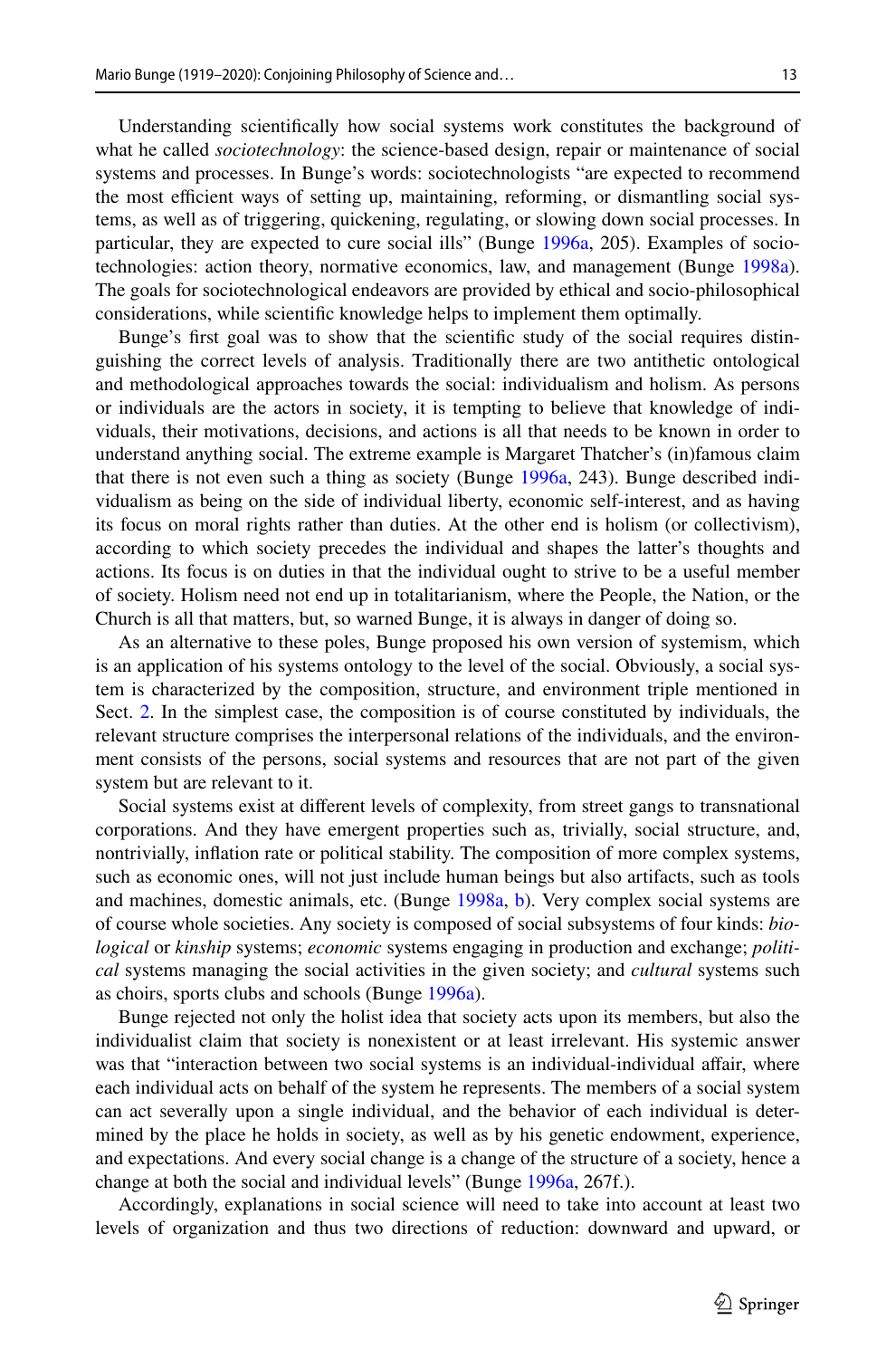Macro level Income increase Fertility decrease Micro level Old age security and Family planning improved education

micro and macro. Thus, there are micro- and macroreductive explanations of social facts, depending on the aims of the given explanation. Bunge gives this example [\(1997](#page-18-23), 453):

This also exemplifes a mechanismic explanation as it unearths some process unfolding in or among social systems. The purely phenomenological description *income increase*  $\rightarrow$ *fertility decrease* concerns only one level: the level of a macrosocial process. It becomes a mechanismic explanation by considering the micro-level and integrating the relevant factors on both the micro and macro level.

As a critic of individualism Bunge was also a staunch critic of rational choice theory— if regarded as an explanatory "theory of everything" in the social sciences (Bunge [1995;](#page-18-28) [1996a;](#page-18-4) [1999\)](#page-18-29). To him the idea that social science is reducible to the study of the utilitymaximizing behavior of individuals, was an inappropriately strong version of reductionism. This was not to deny that rational decisions do play a role in human action, but a criticism of (a) the (mis)use of the adjective "rational" in the sense of "selfsh" or "self-interested" or "utility maximizing", and (b) the excessive explanatory ambitions of the various rational choice theories.

For the purpose of amusement, as well as to show that apparent exactness should not be counted in favor of rational choice theory, Bunge proposed an axiomatized and formalized "futility theory", which was supposed to be just as explanatorily ambitious yet empirically shaky as its utility rival (Bunge [1996a](#page-18-4), 397f). Thirty years earlier Bunge had already formulated a "theory of phantoms" to warn against mistaking mathematization for scientifcity (Bunge [1967b](#page-17-11), vol. I).

#### <span id="page-11-0"></span>**7 Bunge and the Problem of Demarcation**

The use of fake theories to illustrate the question of what makes a theory scientifc takes us to another aspect of Bunge's work: the attempt to distinguish genuine science from pseudoscience. Now this is not a unique feature of his work, as a number of other philosophers of science, such as Popper and Lakatos, did the same before. However, Bunge's approach, though ultimately too strict, proved to be particularly comprehensive and fruitful (Bunge [1982b;](#page-17-32) [1983b](#page-17-26); Mahner [2007](#page-19-17); Fernandez-Beanato [2020\)](#page-18-30).

The foundation of Bunge's approach is the detailed characterization of an epistemic feld. An *epistemic feld* is a group of people including their theories and practices, aiming at gaining knowledge of some sort. Whether that aim is eventually accomplished or not is immaterial. This presupposes a Popperian concept of knowledge where truth is not a necessary attribute of "knowledge", though of course a desired one. Bunge analyzed an epistemic field  $\mathcal{E}$ , for any given time, as an ordered set or, more precisely, a ten-tuple  $\mathcal{E} =$ <*C, S, D, G, F, B, P, K, A, M*>, where *C* represents the inquiring community; *S* the society hosting *C*; *D* the domain or universe of discourse of the members of *C*; *G* the general outlook or philosophical background consisting of a metaphysics, epistemology, and methodology;  $F$  the formal background, if any;  $B$  the specific background consisting of knowledge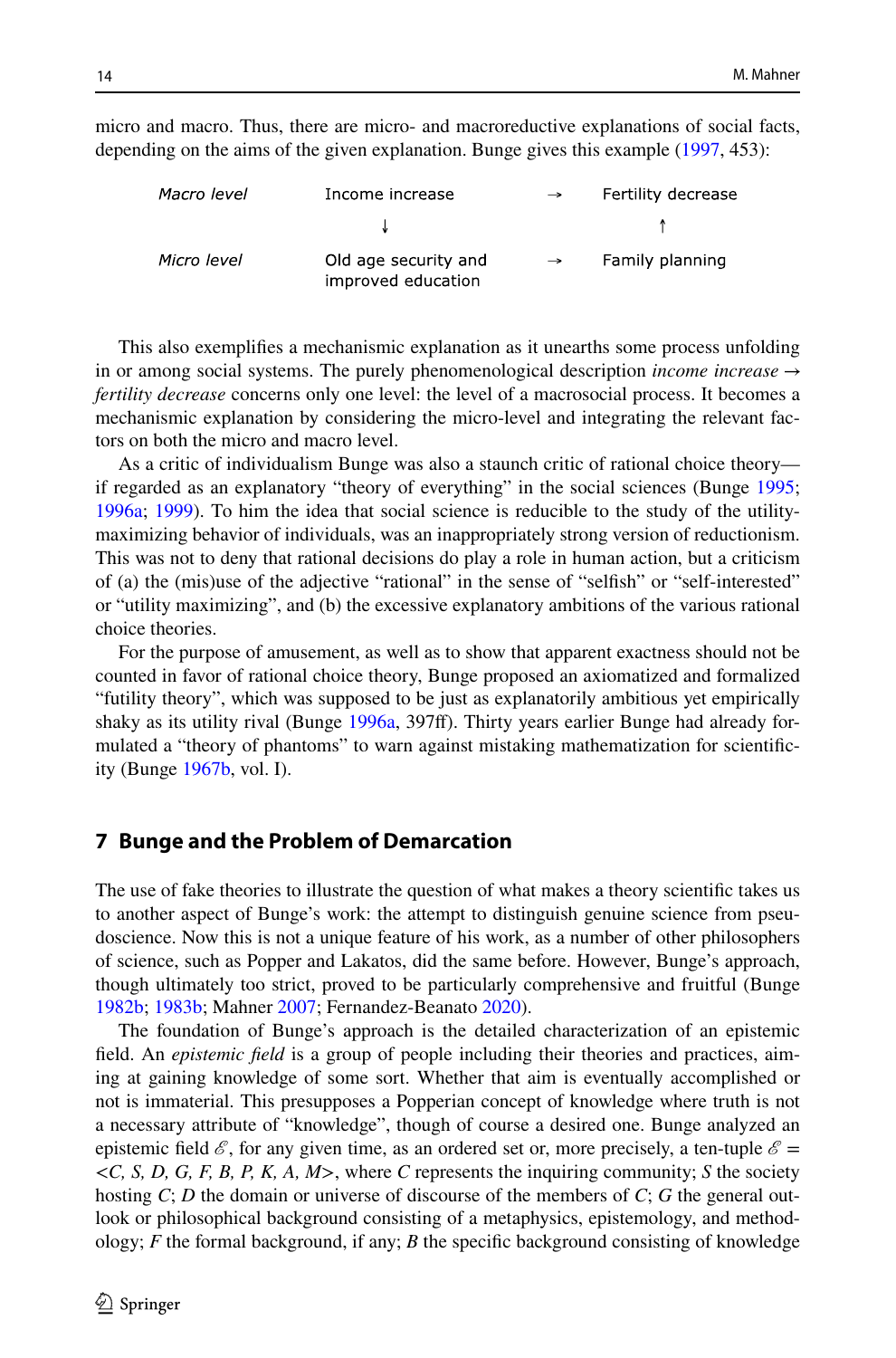items borrowed from other felds; *P* the problematics or collection of problems concerning the members of *D* or other components of  $\mathcal{E}$ ; *K* the fund of knowledge, that is, the collection of knowledge items previously obtained by the members of *C*; *A* the aims—cognitive, practical, or moral—of the members of *C*; and fnally *M—*the methodics or collection of methods or techniques used by the members of *C* in their study of the members of *D*.

An epistemic feld is *scientifc* if, for example, *C* is a *research* community (rather than a belief community); *S* permits free research (e.g., neither the state nor the church dictate which results are permissible); *D* deals only with concrete or material entities; *G* consists of a realist and naturalist metaphysics as well as a realist epistemology and a methodology encompassing a number of well-known logical, semantical, methodological as well as attitudinal and moral values, such as consistency, clarity, parsimony, testability, explanatory power, critical thinking, universalism, etc.; *K* is a growing collection of items (rather than a stagnant one); *B* is nonempty, that is, a scientifc feld is connected to neighboring felds.

This rather complex characterization, which cannot be further explicated here, combines descriptive and normative criteria. While the normative criteria are decisive for the science-pseudoscience distinction, the descriptive criteria render possible the consideration of psychological and sociological aspects of demarcation. In addition, some normative features of science are realized by its social organization: for example, self-correcting mechanisms are implemented by the scientifc community rather than individual scientists, who, after all, may be just as prone to human bias as anyone else.

Bunge believed that his characterization of science provided a list of individually neces-sary and jointly sufficient criteria of demarcation (Bunge [1982b\)](#page-17-32). However, this belief was too strict. Demarcation won't work with any set of necessary and sufficient criteria because the realm of pseudoscience is too variegated. A realistic demarcation will have to restrict itself to disjunctive or cluster approaches and therefore remain somewhat fuzzy—yet nonetheless useful (Mahner [2007;](#page-19-17) [2013;](#page-19-18) Dawes [2018;](#page-18-31) Fernandez-Beanato [2020\)](#page-18-30).

Bunge also applied his analysis of epistemic felds to religion, which he regarded as incompatible with a scientifc outlook (Bunge [1983b](#page-17-26); Mahner and Bunge [1996;](#page-19-19) Mahner [2014;](#page-19-20) [2018](#page-19-21)). Considering religion an illusion, he had no deeper interest in the philosophy of religion though. More important to him was the criticism of approaches or entire felds that he considered intra-academic pseudosciences or pseudohumanities, respectively, such as certain post-modern relativist and antirealist developments in the sociology of science (Bunge [1991;](#page-18-32) [1992;](#page-18-33) [1993](#page-18-34); [1996b\)](#page-18-35).

### **8 Bunge's Philosophy of Technology**

In his 1976 paper *The Philosophical Richness of Technology* (Bunge [1977c\)](#page-17-33), Bunge gave a long list of features and problems of technology, ranging from metaphysics to ethics. Examples: What is the ontological status of artifacts? What role, if any, does truth play in technology as compared to basic science? What is the diference between technological rules and scientifc laws? Is technology for evil purposes itself evil?

Bunge's analysis of epistemic felds allowed him to distinguish technology from science in many respects (Bunge [1983b](#page-17-26); [1985b](#page-17-22)). The major diferences concern the coordinates *P* and *A* of the ten-tuple mentioned in the preceding section: the problematics and aims of technology are practical and action-oriented rather than cognitive. And the technological community  $C$  is less free and open than the scientific community because patents and industrial secrecy limit the circulation of technological knowledge. Finally, unlike basic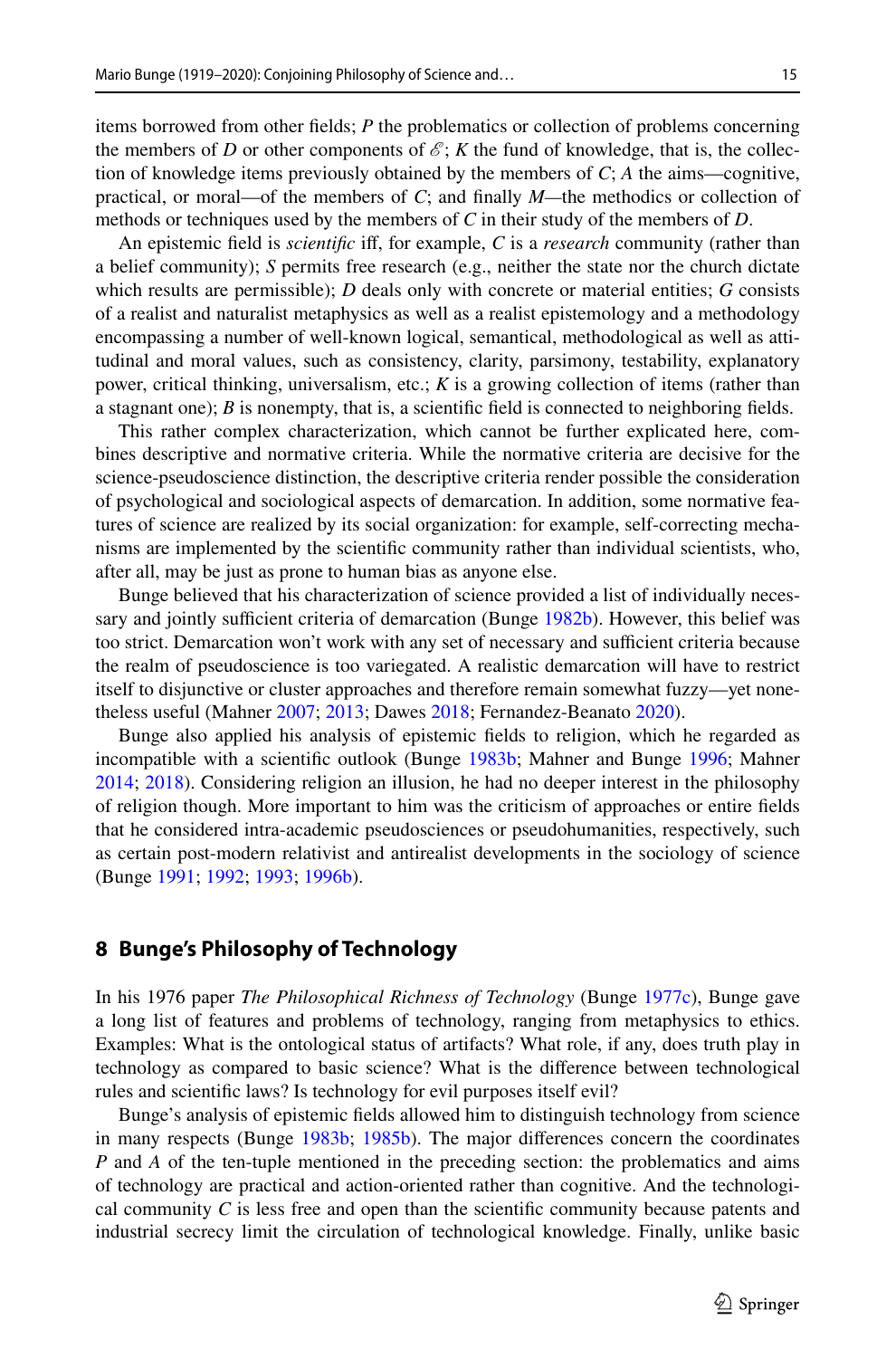science, technology is to be analyzed by an eleven-tuple. That is, a coordinate *V* is to be added: the external value system of the given technology. Whereas (basic) science has only internal values such as logical and methodological ones, technologists evaluate natural and artificial things as to their practical utility and efficiency.

In tune with this analysis, Bunge characterized *applied science* as an epistemic feld that tries to solve cognitive problems with ultimately practical concerns in mind. That is, unlike the basic scientist, an applied scientist does not just come up with a certain fnding *x* for purely cognitive purposes, but in addition with the suggestion that *x* may be helpful to produce a useful item *y* or to prevent some undesirable item *z*. If researchers take the step from knowing to doing, that is, if they actually design or produce some useful item, they are *technologists*. Thus, Bunge regarded *technology* as the design, realization, operation, or maintenance of things or processes of practical value with the help of knowledge gained in basic or applied science.

The latter condition is important because Bunge restricted the use of "technology" only to science-based endeavors. If only craftsmanship, however primitive or excellent, or prescientifc empirical knowledge is involved, he used the term *technics*. He warned against confating technological research with the industrial production of items designed by technologists (Bunge [1988\)](#page-17-34). He also pointed out that these conceptual distinctions do not entail that basic scientists, applied scientists and technologists need always be diferent persons: of course any given scientist may work at the same time or at diferent times during his or her career as a basic or applied scientist and a technologist, depending on the nature of the given research. An example is certainly with medicine: a (multi)discipline ranging from basic bioscience through bio- and medical technology to medical practice (Bunge [2013\)](#page-18-7).

This example shows that Bunge's conception of technology is not restricted to physical and chemical technology, such as engineering and pharmaceutics. In tune with his metaphysics distinguishing several ontic levels of systems, there is technology also at the biological and the social level. Recall the notion of sociotechnology introduced in Sect. [6](#page-9-2). Although there is no mental level in Bunge's ontology because the mental is not a thing of its own, it is still useful to refer to felds like psychiatry, commercial psychology, and education as psychotechnologies (Bunge [1988\)](#page-17-34).

Bunge [\(1998b](#page-18-27)) ventured to suggest that, provided they are based on scientifc knowledge, even some normative philosophical areas qualify as technologies in his broad sense, such as moral philosophy, praxeology, and methodology. And just as there are pseudosciences, there are of course pseudotechnologies, such as homeopathy or the various forms of "water vitalizing". In fact, many fields usually featured as pseudosciences are in fact pseudotechnologies like much of alternative medicine (Bunge [1983b](#page-17-26); Mahner [2007](#page-19-17)).

#### **9 Bunge as a Philosophical Maverick**

Considering the sheer volume and broad scope of Bunge's oeuvre, he may be seen—and is in fact seen at least by his fans—as a philosophical giant of the twentieth century on into the 21st. However, this appreciation stands in stark contrast to his actual impact on mainstream philosophy. While Bunge has quite a good standing in Latin American philosophy as well as among natural scientists and some older philosophers of science, his huge oeuvre is barely quoted by contemporary mainstream philosophers. A review of his life and work that intends to be more objective than a mere eulogy needs to address this puzzling situation (see also Plenge [2020](#page-19-22)).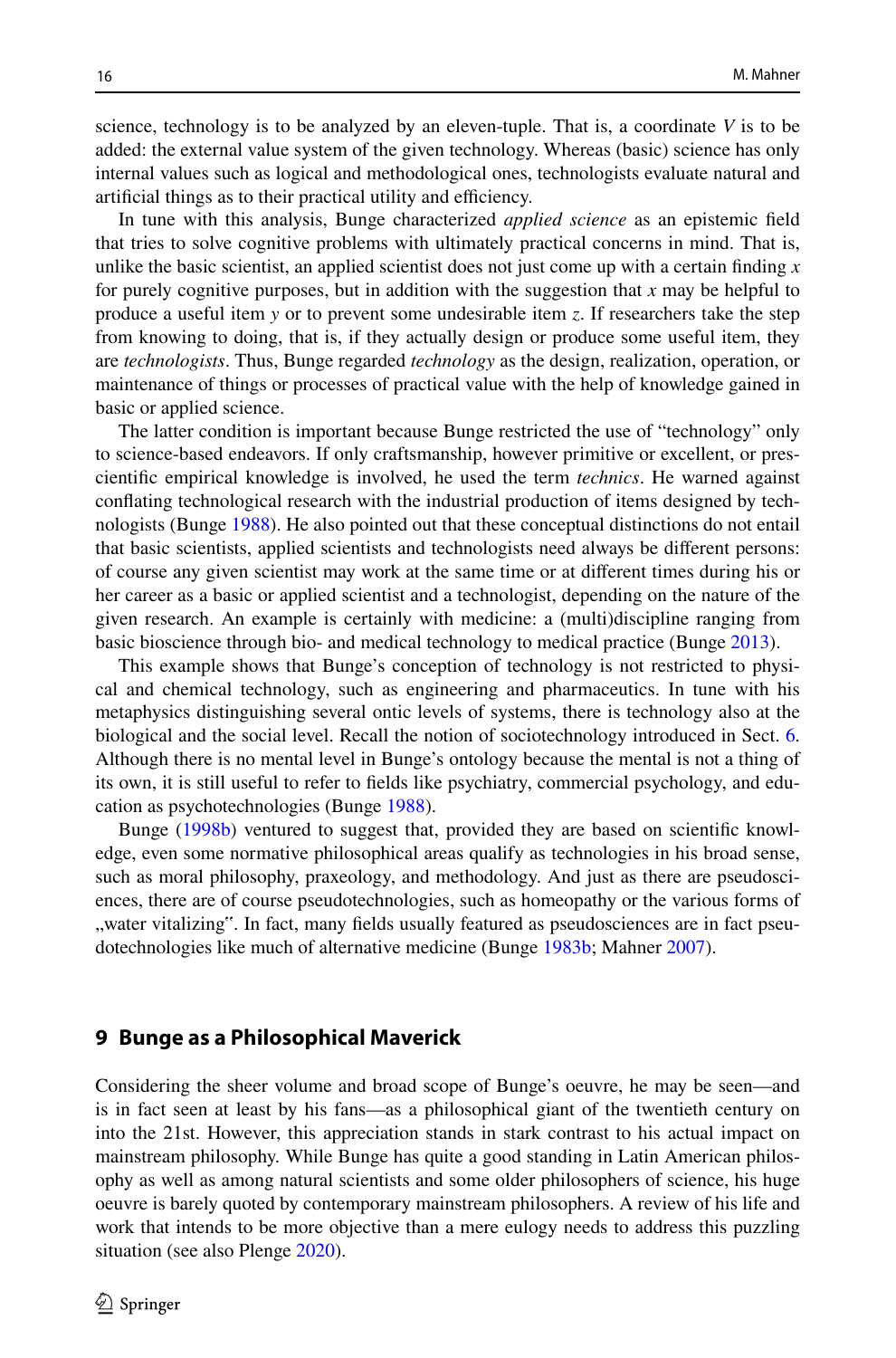Although Bunge was an original and individualistic thinker from the start, he was an active part of the philosophical community during the 1960s and the early 1970s. However, roughly from the mid-1970s on, we may diagnose the beginning of his retreat from this community, which resulted in a maverick status by the end of the 1980s. This isolation was the result not just of his own philosophical development but also of a deliberate rejection by large parts of this community that treated him as some sort of philosophical pariah.

Indeed, Bunge was very well aware of the fact that he kept brushing against the philosophical grain when, in 1974, he ended the general preface to his 8-volume *Treatise* with the prescient motto: "Do your own thing. Your reward will be doing it, your punishment having done it". What were the reasons for this curious development? Let me venture to suggest four (inter-relating) reasons for this *bungeophobia*:

- 1. Bunge was ahead of his time concerning certain philosophical issues.
- 2. Quite a bit of Bunge's work was considered old-fashioned by his contemporaries.
- 3. He built a comprehensive philosophical system—and got caught up in it.
- 4. Certain personality traits—in particular one that I shall call *furor philosophicus*—did not exactly help Bunge make or keep friends in the philosophical community.

In the preceding sections it was mentioned several times that certain philosophical views—for a time thoroughly rejected—have more recently undergone a renaissance. Now they are positions worthy of discussion, or even part of the mainstream. These examples were causal realism (Sect. [1\)](#page-0-0), the notion of a scientific and neo-Aristotelian metaphysics including a realist or ontic view of laws (Sect. [2\)](#page-3-2), and mechanismic explanation (Sect. [5](#page-8-0)). The debates about these issues could have started earlier if Bunge's contributions had been acknowledged at the time of their publication.

Bunge's interest in demarcation (Sect. [7\)](#page-11-0) certainly appeared old-fashioned in the light of "the demise of the demarcation problem" declared by Laudan [\(1983](#page-19-23)) in a paper of great infuence in the philosophy of science. Though never really dead, the insight into the need for demarcation also re-emerged in recent times (see, e.g., Pigliucci and Boudry [2013](#page-19-24)). Bunge's work was unabashedly realist (see Sect. [4](#page-7-0) as well as Cordero [2019\)](#page-18-36). Although it was of course of the critical variety, trying to distinguish fact from fction, it did require some courage in a situation where quite a number of philosophers including philosophers of science considered some form of anti-realism as the compelling result of deeper thought. In particular, Bunge insisted that especially quantum theory did not provide any good arguments against realism. In tune with his realist stance, Bunge kept defending a statement view of scientifc theories while the majority turned towards non-statements views (Sect. [4](#page-7-0)). He even defended his own version of scientism, attempting to free this much-maligned concept from its derogative connotation (Bunge [2003b;](#page-18-19) [2015\)](#page-18-37).

More, still, Bunge did something that is not exactly fashionable in analytic philosophy: he spent most of his time and efort building a comprehensive philosophical system. He believed that philosophy of science should not be done in a fragmentary way, that is, by analyzing isolated problems just by means of logic and general methodology. Instead, Bunge's grand view was that good philosophy of science not only requires a solid background in the science in question: it should also be based on a coherent philosophical system comprising at least semantics, metaphysics, and epistemology. Only thus can we avoid, for example, mistakes and misinterpretations encountered in the philosophy of science, such as in the philosophy of quantum physics (see Sect. [4\)](#page-7-0). This philosophical system needs to be even more comprehensive to tackle social science, which requires that ethics,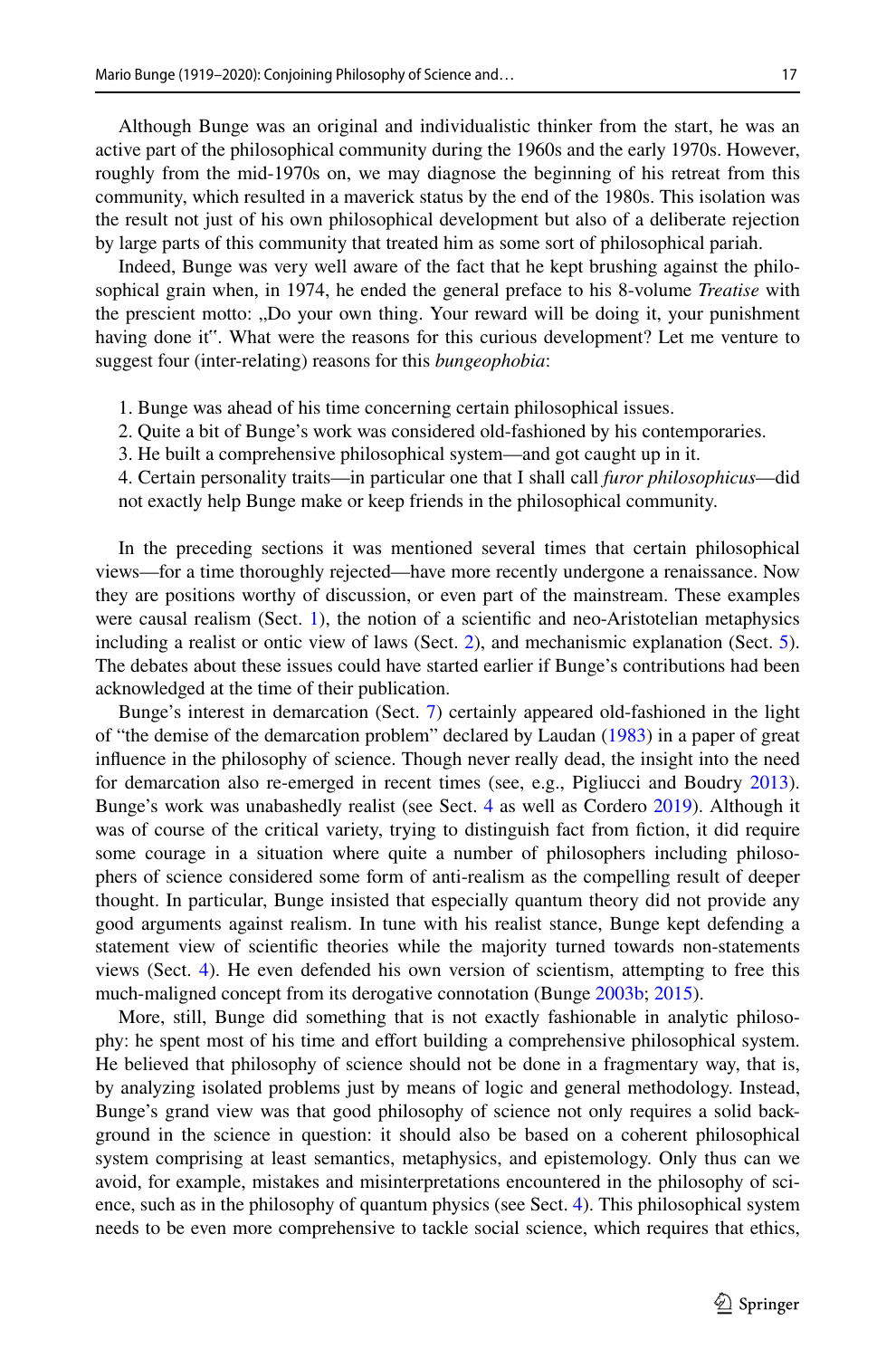social and political philosophy as well as praxeology be added to that edifice (see Sect. [6](#page-9-2) as well as Bunge [1989;](#page-17-19) [1996a;](#page-18-4) [1998a](#page-18-5)).

However, building a huge philosophical system came at a price. First, this work consumed most of Bunge's time. As a result, he more or less stopped participating in the topical debates of mainstream philosophy. Second, parts of his work were heavily loaded with formalization, restricting readership to specialists (e.g., the frst four volumes of his *Treatise*). Third, the bigger his system grew over the years, the more difficult it became to communicate with the philosophical community. Bunge turned into some sort of prisoner of his own system, because it and thus his language deviated from mainstream use. Much of Bunge's terminology such as "scientifc realism", "scientism", "determinism" and "cause" needs to be explicated before one can go on writing—unless one risks being misunderstood. Conversely, he occasionally misunderstood others. It is certainly interesting to compare Bunge's decidedly partisan "Philosophical Dictionary" (Bunge [2003b](#page-18-19)) with standard dictionaries.

Let us illustrate this situation with an example from the philosophy of mind, as we omitted this topic so far: the problem of mental causation. Bunge has "solved" this problem in that it simply is a non-problem in his philosophical system (Mahner [2015\)](#page-19-25). But for others to see this, they would need to know and understand his metaphysics: his concepts of causation, event and property (in particular emergent property). In Bunge's metaphysics, only events are able to cause other events, whereby events are construed as changes of (material) things. For the mental to be able to cause something, it would have to be a thing of its own undergoing a change. This makes sense in dualism, yet not in materialism. So for Bunge there is no mind as an entity of its own but only mental properties of complex brains, emerging when specifc neuronal systems undergo certain specifc processes. This is a form of property epiphenomenalism (Bunge and Mahner [2004](#page-18-12); Mahner [2015\)](#page-19-25). Thus the relevant entity that is doing something is the neuronal system *cum* its emergent mental properties. Properties have no causal efficiency, whence mental properties have no "causal powers" either. No mental causation is needed as an interactive link between the mental and the neuronal,<sup>[5](#page-15-0)</sup> because there is only *one* entity (Bunge [1980](#page-17-20); Bunge and Ardila [1987\)](#page-18-3).

The philosophy of mind works on the basis of various fragments of ontological theories, but there is no generally accepted metaphysical theory. The concepts of cause, event and property mentioned above are all conceived of in diferent ways. Compare, for example, Yaegwon Kim's defnition of "event" in contrast to Bunge's (Bunge [1977a](#page-17-15); Kim [1993](#page-19-26)); or think of the often lax usage of "cause" as in John Searle's claim that the brain causes the mind (Searle [1997](#page-19-27)), which makes no sense in Bunge's ontology. While your peers may therefore not see the value of your approach, conversely the architect of a comprehensive philosophical system may tend to consider the engagement with views based only on metaphysical fragments as pointless and a waste of time.

Add to these factors a Latin temper, a big dose of impatience, and a lack of diplo-macy<sup>[6](#page-15-1)</sup>—three personality traits not exactly conducive to the job of a philosopher<sup>[7](#page-15-2)</sup>—said architect may also be tempted to frankly tell some of his peers that he considers their work as misguided or badly mistaken, in some cases even as unrecyclable garbage. Not the best

<span id="page-15-0"></span><sup>&</sup>lt;sup>5</sup> More on property epiphenomenalism in Edelman et al. [\(2011](#page-18-38)) and Morgado-Bernal ([2019\)](#page-19-28). Baysan [\(2020](#page-16-2)) also discusses epiphenomenal emergence, although his ontological analysis would not have been approved by Bunge.

<span id="page-15-1"></span><sup>6</sup> Bunge himself admitted in an interview that tact was not his strongest quality (Vacher [1993](#page-20-12), 10).

<span id="page-15-2"></span><sup>7</sup> For example, impatience may keep you from fnding a more charitable interpretation of your peers' writings.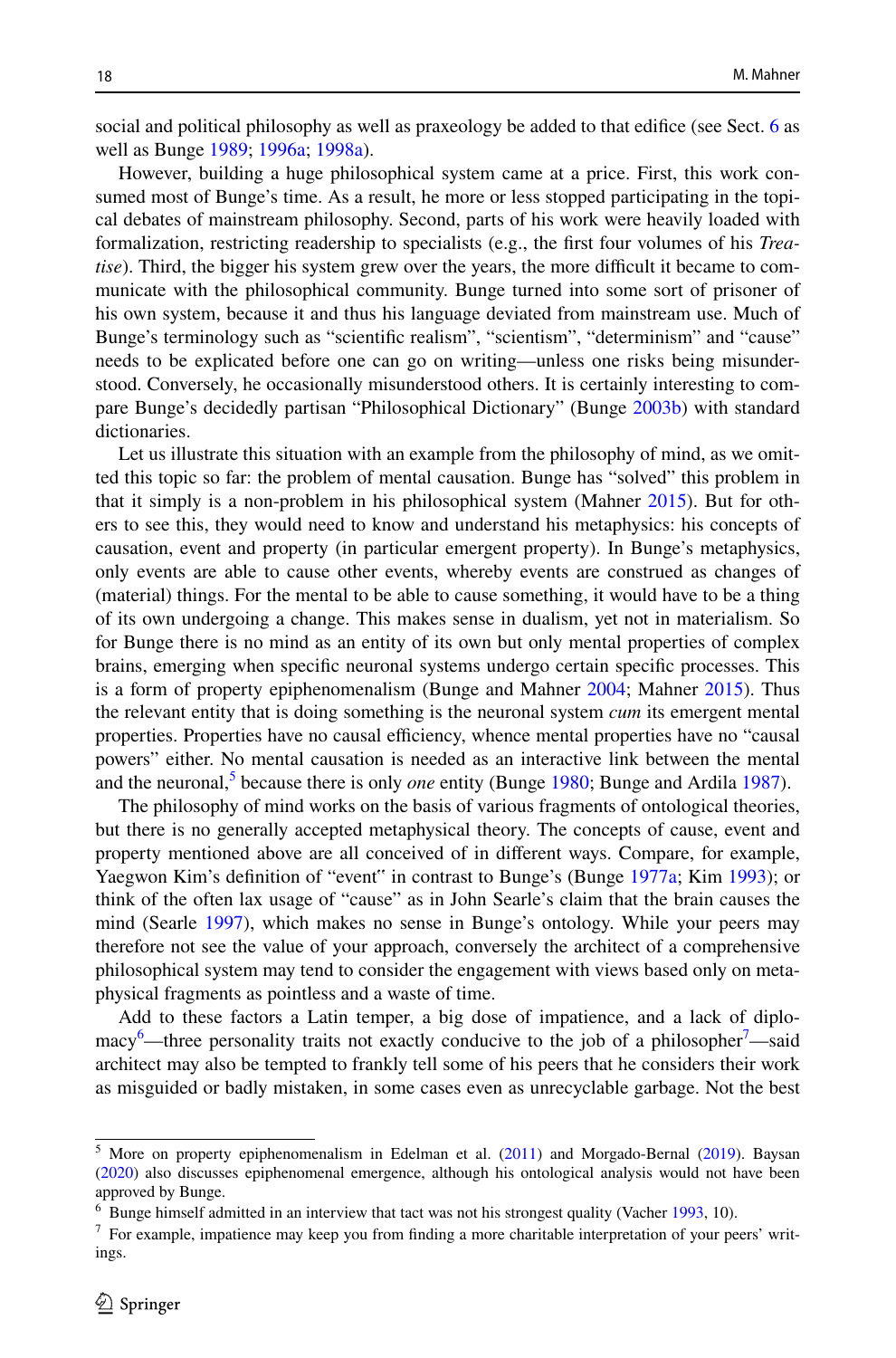way to make or keep friends! But not unprecedented either: recall Schopenhauer [\(1851](#page-19-29)) calling Hegel an ignorant charlatan and scribbler of nonsense. However, Bunge's occasional writing and talking *cum ira et studio* was not mean-spirited: it was an expression of frustration about what he regarded as a lack of progress in philosophy, caused by approaching philosophical problems in unsystematic ways. Furthermore, whenever he encountered philosophies that he regarded as having anti-scientifc implications or as being downright irrationalist, he felt genuine moral outrage—and nobody could stop him from expressing it (see, e.g., Bunge [1996b\)](#page-18-35).<sup>[8](#page-16-3)</sup> Of course, Bunge had no problem with acknowledging the work of other philosophers even if it was antithetical to his own. He just expected a certain level of systematicity and competence. For example, he was on good terms with Nicholas Rescher, whose comprehensive work he respected despite its idealist affinities.

In sum, Bunge was a very passionate and thereby polarizing philosopher. Those colleagues who took ofense at his blunt criticism simply ignored his work. As a consequence, their students remained unfamiliar with it and likewise the following few generations of philosophers. Bunge's status as an *enfant terrible* of philosophy was such an open secret that, when in 1992 I applied for a post-doc stipend to work with him on the philosophy of biology, a well-known German philosopher considerately asked me during an interview whether I was aware of the problem that working with Bunge could be bad for my career.

Yet, in contrast to all hearsay, I did not meet a gruff person when I came to Montreal back then, but a supportive, trusting and liberal man who gave me free rein to organize our biophilosophy project; who let me stay in his house during a several month leave even though he had known me only for a short time; and who, despite his status and seniority, let me feature as the frst author of the book that resulted from our collaboration, fairly acknowledging the distribution of the workload (Mahner and Bunge [1997](#page-19-3)). I found Bunge intimidating only in regard to his incredible memory and vast knowledge; indeed, he was a walking encyclopedia, a polymath, and a cosmopolitan able to converse in at least seven languages.

At the opposite pole, then, there are those who believe that Bunge's contributions not only to the philosophy of science but also to philosophy in general are sorely underrated, and who appreciate his philosophy for being systematic and comprehensive as well as clear and stimulating. In grander words: for being essentially a huge twentieth century Enlightenment project defending a realist and materialist outlook (Matthews [2019](#page-20-1)). I keep hearing stories, mostly from younger scientists and philosophers who came across his work, about how reading Bunge made "things fall into place" for them. It is probably these future generations who will rediscover Bunge's work by focusing on its content—disregarding the occasional *furor philosophicus* in its tone.

**Acknowledgements** I am indebted to Marta Bunge for checking the biography section, to Eric Bunge for kindly providing the photo, to Michael Matthews for valuable advice, and to Michael Kary for his close reading of the manuscript and helpful suggestions as well as the many discussions on Bunge's work we had over the past quarter century.

#### **References**

<span id="page-16-2"></span><span id="page-16-1"></span><span id="page-16-0"></span>Austin, C. J. (2017). Aristotelian Essentialism. Essence in the Age of Evolution. *Synthese, 194,* 2539–2556. Baysan, U. (2020). Causal Emergence and Epiphenomenal Emergence. *Erkenntnis, 85,* 891–904. Blitz, D. (1992). *Emergent Evolution. Qualitative Novelty and the Levels of Reality*. Dordrecht: Kluwer.

<span id="page-16-3"></span><sup>&</sup>lt;sup>8</sup> This included some of his own colleagues from McGill's philosophy department (Bunge [2016\)](#page-18-0).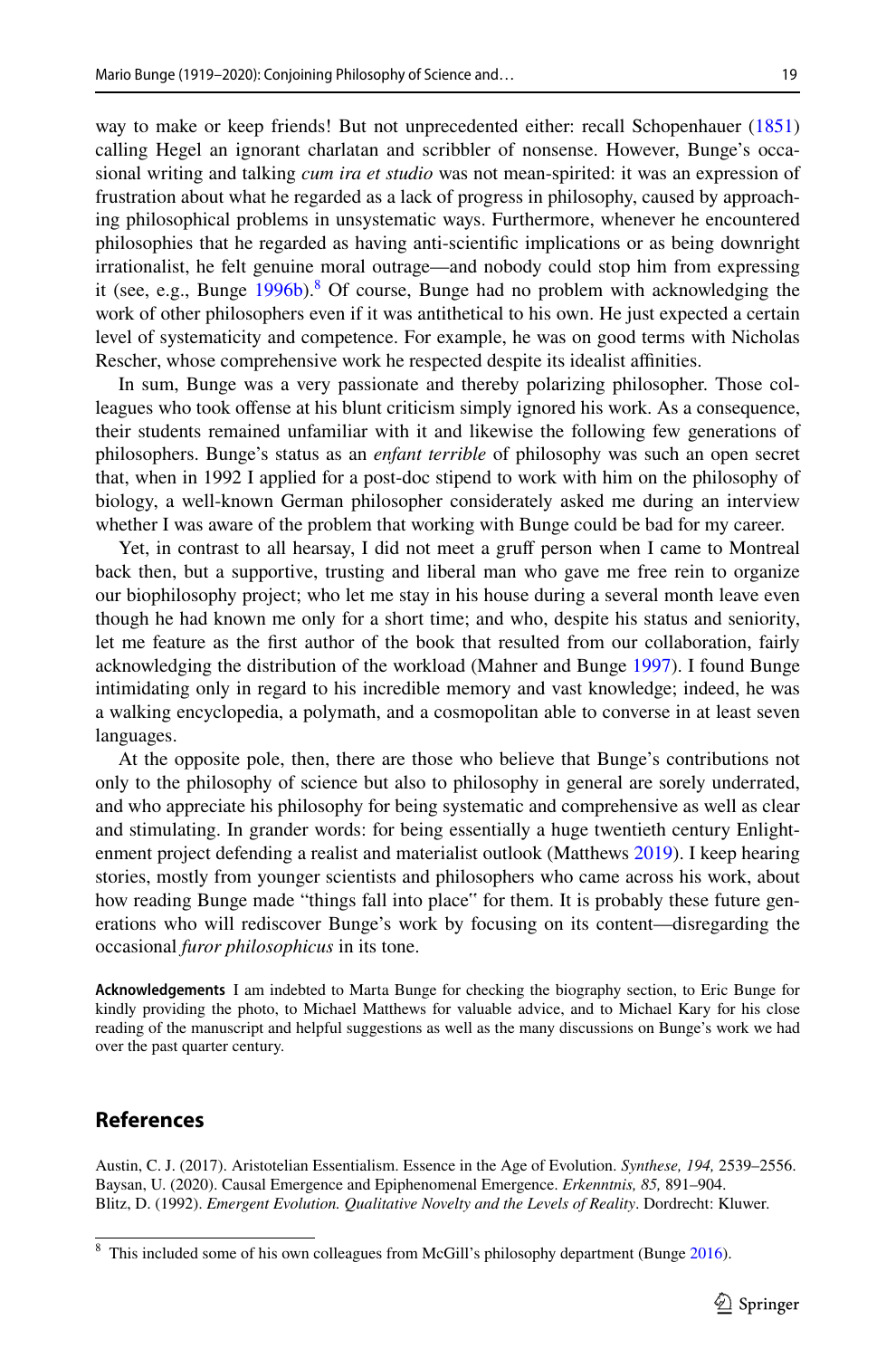<span id="page-17-0"></span>Bunge, M. (1944). A New Representation of Types of Nuclear Forces. *Physical Review, 65,* 249.

- <span id="page-17-1"></span>Bunge, M. (1945). Neutron-proton Scattering at 8.8 and 13 MeV. *Nature, 156,* 301.
- <span id="page-17-3"></span>Bunge, M. (1951). What is Chance? *Science and Society, 15,* 209–231.
- <span id="page-17-4"></span>Bunge, M. (1954). New Dialogues Between Hylas and Philonous. *Philosophy and Phenomenological Research, 15,* 192–199. [Reprinted in Mahner 2001.]
- Bunge, M. (1955). Strife About Complementarity. *British Journal for the Philosophy of Science, 6*, 1–16 and 141–154.
- <span id="page-17-5"></span>Bunge, M. (1956a). A Survey of the Interpretations of Quantum Mechanics. *American Journal of Physics, 24,* 272–286.
- <span id="page-17-6"></span>Bunge, M. (1956b). Beitrag zur Diskussion über philosophische Fragen der modernen Physik. *Deutsche Zeitschrift für Philosophie, 4,* 467–496.
- <span id="page-17-31"></span>Bunge, M. (1957). Lagrangian Formulation and Mechanical Interpretation. *American Journal of Physics, 25,* 211–218.
- <span id="page-17-7"></span>Bunge, M. (1959). *Causality: The Place of the Causal Principle in Modern Science*. Cambridge, MA: Harvard University Press. [reissued in 1979 as *Causality in Modern Science*. New York: Dover Publications]
- <span id="page-17-2"></span>Bunge, M. (1960). *La cinemática del electrón relativista*. Tucumán: Universidad Nacional de Tucumán.
- <span id="page-17-8"></span>Bunge, M. (1962). *Intuition and Science*. Englewood Clifs, NJ: Prentice-Hall.
- <span id="page-17-9"></span>Bunge, M. (1963). *The Myth of Simplicity*. Englewood Clifs, NJ: Prentice-Hall.
- <span id="page-17-30"></span>Bunge, M. (1964a). Phenomenological Theories. In M. Bunge (Ed.), *The Critical Approach to Science and Philosophy* (pp. 234–254). New York: Free Press.
- <span id="page-17-10"></span>Bunge, M. (Ed.). (1964b). *The Critical Approach: Essays in Honor of Karl Popper*. Glencoe, IL: Free Press. [New edition 1999 as *Critical Approaches to Science and Philosophy*. New Brunswick, NJ: Transaction Publishers].
- <span id="page-17-27"></span>Bunge, M. (1967a). *Foundations of Physics*. Berlin-Heidelberg: Springer-Verlag.
- <span id="page-17-11"></span>Bunge, M. (1967b). *Scientifc Research, 2 vols*. Berlin-Heidelberg: Springer-Verlag.
- <span id="page-17-28"></span>Bunge, M. (1967c). A Ghost-Free Axiomatization of Quantum Mechanics. In M. Bunge (Ed.), *Quantum Theory and Reality* (pp. 105–117). Berlin-Heidelberg: Springer-Verlag.
- <span id="page-17-23"></span>Bunge, M. (1971). Is Scientifc Metaphysics Possible? *Journal of Philosophy, 68,* 507–520.
- <span id="page-17-12"></span>Bunge, M. (1973a). *Philosophy of Physics*. Dordrecht: D. Reidel.
- <span id="page-17-24"></span>Bunge, M. (Ed.). (1973b). *Exact Philosophy. Problems, Tools, and Goals*. Dordrecht: D. Reidel.
- <span id="page-17-13"></span>Bunge, M. (1974a). *Treatise on Basic Philosophy, Vol. 1—Semantics I: Sense and Reference*. Dordrecht: D. Reidel.
- <span id="page-17-14"></span>Bunge, M. (1974b). *Treatise on Basic Philosophy, Vol. 2—Semantics II: Interpretation and Truth*. Dordrecht: D. Reidel.
- <span id="page-17-15"></span>Bunge, M. (1977a). *Treatise on Basic Philosophy, Vol. 3—Ontology I: The Furniture of the World*. Dordrecht: D. Reidel.
- <span id="page-17-29"></span>Bunge, M. (1977b). The Interpretation of Heisenberg's Inequalities. In H. Pfeifer (Ed.), *Denken und Umdenken. Zu Werk und Wirkung von Werner Heisenberg* (pp. 146–156). München: Piper.
- <span id="page-17-33"></span>Bunge, M. (1977c). The Philosophical Richness of Technology. *PSA 1976, 2,* 153–172.
- <span id="page-17-16"></span>Bunge, M. (1979). *Treatise on Basic Philosophy, Vol. 4 – Ontology II: A World of Systems*. Dordrecht: D. Reidel.
- <span id="page-17-20"></span>Bunge, M. (1980). *The Mind-Body Problem*. Oxford, New York: Pergamon Press.
- <span id="page-17-21"></span>Bunge, M. (1981). *Scientifc Materialism*. Dordrecht: D. Reidel.
- <span id="page-17-25"></span>Bunge, M. (1982a). Is Chemistry a Branch of Physics? *Zeitschrift für Allgemeine Wissenschaftstheorie, 13,* 209–223.
- <span id="page-17-32"></span>Bunge, M. (1982b). Demarcating Science from Pseudoscience. *Fundamenta Scientiae, 3,* 369–388.
- <span id="page-17-17"></span>Bunge, M. (1983a). *Treatise on Basic Philosophy, Vol. 5 – Epistemology & Methodology I: Exploring the World*. Dordrecht: D. Reidel.
- <span id="page-17-26"></span>Bunge, M. (1983b). *Treatise on Basic Philosophy, Vol. 6 – Epistemology & Methodology I: Understanding the World*. Dordrecht: D. Reidel.
- <span id="page-17-18"></span>Bunge, M. (1985a). *Treatise on Basic Philosophy, Vol. 7 – Epistemology & Methodology III: Philosophy of Science and Technology. Part I: Formal and Physical Sciences*. Dordrecht: D. Reidel.
- <span id="page-17-22"></span>Bunge, M. (1985b). *Treatise on Basic Philosophy, Vol. 7 – Epistemology & Methodology III: Philosophy of Science and Technology. Part II: Life Science, Social Science and Technology*. Dordrecht: D. Reidel.
- <span id="page-17-34"></span>Bunge, M. (1988). The Nature of Applied Science and Technology. In V. Cauchy (Ed.), *Philosophie et Culture* (pp. 599–605). Laval: Éditions Montmorency.
- <span id="page-17-19"></span>Bunge, M. (1989). *Treatise on Basic Philosophy, Vol. 8 – Ethics: The Good and the Right*. Dordrecht: D. Reidel.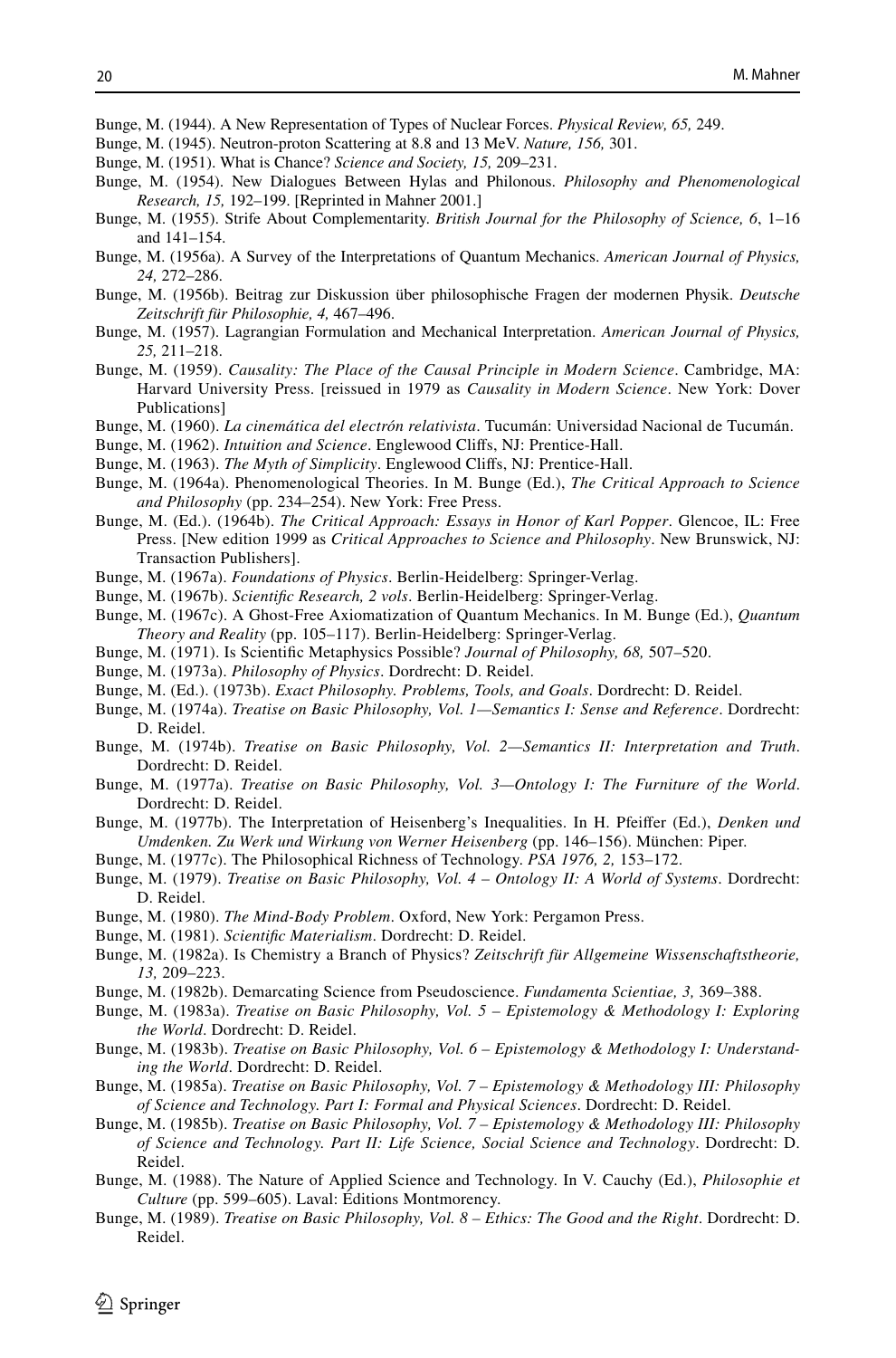- <span id="page-18-32"></span>Bunge, M. (1991). A Critical Examination of the New Sociology of Science. Part 1. *Philosophy of the Social Sciences, 21,* 524–560.
- <span id="page-18-33"></span>Bunge, M. (1992). A Critical Examination of the New Sociology of Science. Part 2. *Philosophy of the Social Sciences, 22,* 46–76.
- <span id="page-18-34"></span>Bunge, M. (1993). Realism and Antirealism in Social Science. *Theory and Decision, 35,* 207–235.
- <span id="page-18-28"></span>Bunge, M. (1995). The Poverty of Rational Choice Theory. In I. C. Jarvie & N. Laor (Eds.), *Critical Rationalism, Metaphysics and Science. Essays for Joseph Agassi* (Vol. I, pp. 149–168). Dordrecht: Kluwer.
- <span id="page-18-4"></span>Bunge, M. (1996a). *Finding Philosophy in Social Science*. New Haven CT: Yale University Press.
- <span id="page-18-35"></span>Bunge, M. (1996b). In Praise of Intolerance to Charlatanism in Academia. *Annals of the New York Academy of Science, 775,* 96–115.
- <span id="page-18-23"></span>Bunge, M. (1997). Mechanism and Explanation. *Philosophy of the Social Sciences, 27,* 410–465.
- <span id="page-18-5"></span>Bunge, M. (1998a). *Social Science Under Debate*. Toronto: University of Toronto Press.
- <span id="page-18-27"></span>Bunge, M. (1998a). The Philosophical Technologies. *Technology in Society, 20,* 377–384.
- <span id="page-18-29"></span>Bunge, M. (1999). *The Sociology-Philosophy Connection*. New Brunswick, NJ: Transaction Publishers.
- <span id="page-18-18"></span>Bunge, M. (2001). The Gap Between Mathematics and Reality. In M. Mahner (Ed.), *Scientifc Realism— Selected Essays of Mario Bunge*. Amherst, NY: Prometheus Books.
- <span id="page-18-8"></span>Bunge, M. (2003a). *Emergence and Convergence*. Toronto: University of Toronto Press.
- <span id="page-18-19"></span>Bunge, M. (2003b). *Philosophical Dictionary*. Amherst, NY: Prometheus Books.
- <span id="page-18-13"></span>Bunge, M. (2003c). Philosophy of Science and Technology: A Personal Report. In G. Fløistad (Ed.), *Philosophy of Latin America* (pp. 245–272). Dordrecht: Kluwer.
- <span id="page-18-9"></span>Bunge, M. (2006). *Chasing Reality: The Strife over Realism*. Toronto: University of Toronto Press.
- <span id="page-18-6"></span>Bunge, M. (2009). *Political Philosophy: Fact, Fiction, and Vision*. New Brunswick, NJ: Transaction Publishers.
- <span id="page-18-10"></span>Bunge, M. (2010). *Matter and Mind*. Dordrecht: Springer.
- <span id="page-18-22"></span>Bunge, M. (2012). Does Quantum Physics Refute Realism, Materialism and Determinism? *Science and Education, 21,* 1601–1610.
- <span id="page-18-7"></span>Bunge, M. (2013). *Medical Philosophy. Conceptual Issues in Medicine*. Singapore: World Scientifc Publishing.
- <span id="page-18-37"></span>Bunge, M. (2015). Defense of Scientism. *Free Inquiry, 35*(1), 24–28.
- <span id="page-18-0"></span>Bunge, M. (2016). *Between Two Worlds: Memoirs of a Philosopher-Scientist*. Cham (CH): Springer Nature.
- <span id="page-18-11"></span>Bunge, M. (2017). *Doing Science in the Light of Philosophy*. Singapore: World Scientifc Publishing.
- <span id="page-18-2"></span>Bunge, M. (2018a). *From a Scientifc Point of View*. Newcastle, UK: Cambridge Scholars Publications.
- <span id="page-18-14"></span>Bunge, M. (2018b). Gravitational Waves and Spacetime. *Foundations of Science, 23,* 399–403.
- <span id="page-18-3"></span>Bunge, M., & Ardila, R. (1987). *Philosophy of Psychology*. New York: Springer.
- <span id="page-18-12"></span>Bunge, M., & Mahner, M. (2004). *Über die Natur der Dinge. Materialismus und Wissenschaft*. Stuttgart: Hirzel-Verlag.
- <span id="page-18-36"></span>Cordero, A. (2019). Mario Bunge's Scientifc Approach to Realism. In M. R. Matthews (Ed.), *Mario Bunge: A Centenary Festschrift* (pp. 83–100). Cham (CH): Springer Nature.
- <span id="page-18-24"></span>Craver, C., & Tabery, J. (2015). Mechanisms in Science. Retrieved July 18, 2020. [plato.stanford.edu/entries/](https://plato.stanford.edu/entries/science-mechanisms) [science-mechanisms.](https://plato.stanford.edu/entries/science-mechanisms)
- <span id="page-18-31"></span>Dawes, G. W. (2018). Identifying Pseudoscience—A Social Process Criterion. *Journal for General Philosophy of Science, 49,* 283–298.
- <span id="page-18-38"></span>Edelman, G., Gally, J. A., & Baars, B. J. (2011). Biology of Consciousness. *Frontiers in Psychology, 2*(4),  $1 - 7$ .
- <span id="page-18-21"></span>Einstein, A., Podolsky, B., & Rosen, N. (1935). Can Quantum-Mechanical Description of Reality be Considered Complete? *Physical Review, 47,* 777–780.
- <span id="page-18-15"></span>Ellis, B. (2002). *The Philosophy of Nature. A Guide to the New Essentialism*. Chesham, UK: Acumen.
- <span id="page-18-30"></span>Fernandez-Beanato, D. (2020). The Multicriterial Approach to the Problem of Demarcation. *Journal for General Philosophy of Science, 51,* 375–390.
- <span id="page-18-25"></span>Glennan, S. (2002). Rethinking Mechanistic Explanation. *Philosophy of Science, 69*(S3), S342–S353.
- <span id="page-18-20"></span>Hobson, A. (2019). A Realist Analysis of Six Controversial Quantum Issues. In M. R. Matthews (Ed.), *Mario Bunge: A Centenary Festschrift* (pp. 329–348). Cham (CH): Springer Nature.
- <span id="page-18-1"></span>Ingthorsson, R. D. (2019). Mario Bunge and the Current Revival of Causal Realism. In M. R. Matthews (Ed.), *Mario Bunge: A Centenary Festschrift* (pp. 205–217). Cham (CH): Springer Nature.
- <span id="page-18-26"></span>Johansson, I. (2019). Mechanism Models as Necessary Truths. In M. R. Matthews (Ed.), *Mario Bunge: A Centenary Festschrift* (pp. 241–262). Cham (CH): Springer Nature.

<span id="page-18-17"></span>Kanitscheider, B. (2013). *Natur und Zahl. Die Mathematisierbarkeit der Welt.* Berlin: Springer-Spektrum.

<span id="page-18-16"></span>Kim, J. (1978). Supervenience and Nomological Incommensurables. *American Philosophical Quarterly, 15,* 149–156.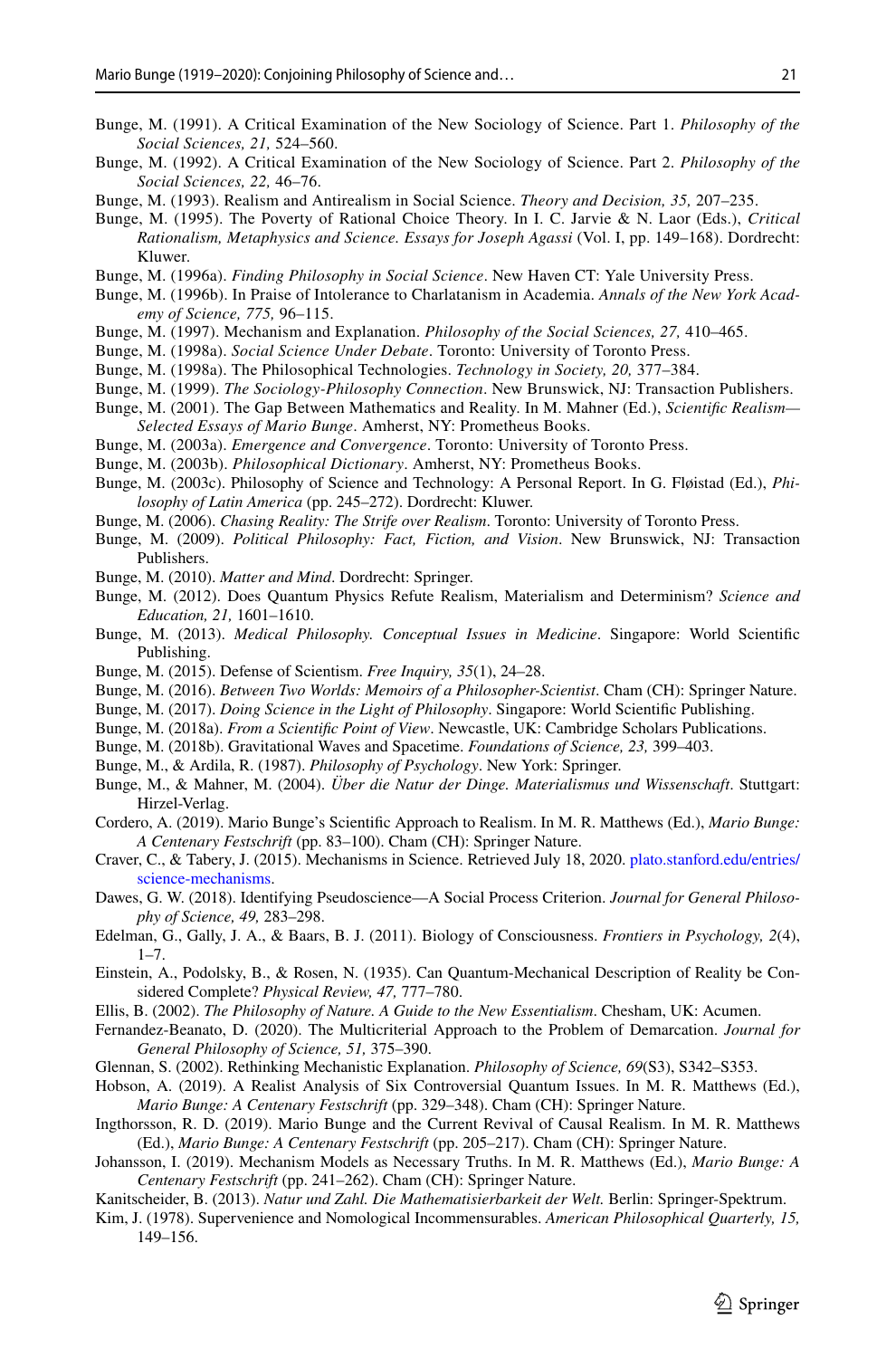<span id="page-19-26"></span>Kim, J. (1993). *Supervenience and Mind*. Cambridge, UK: Cambridge University Press.

- <span id="page-19-4"></span>Kistler, M. (2020). Introduction: New Trends in the Metaphysics of Science. *Synthese, 197,* 1841–1846.
- <span id="page-19-23"></span>Laudan, L. (1983). The Demise of the Demarcation Problem. In R. S. Cohen & L. Laudan (Eds.), *Physics, Philosophy, and Psychoanalysis* (pp. 111–127). Dordrecht: D. Reidel.
- <span id="page-19-12"></span>Machamer, P., Darden, L., & Craver, C. F. (2000). Thinking about Mechanisms. *Philosophy of Science, 67,*  $1 - 25$
- <span id="page-19-2"></span>Mahner, M. (2005). Mario Bunge's Philosophy of Biology. In *Actas das XIII Xornadas de Filosofía Congreso-Homenaxe Internacional a Mario Bunge* (pp. 103–139). Vigo: Grupo Aletheia.
- <span id="page-19-17"></span>Mahner, M. (2007). Demarcating Science from Non-Science. In T. A. F. Kuipers (Ed.), *Handbook of the Philosophy of Science, Vol. 1: General Philosophy of Science - Focal Issues* (pp. 515–575). Amsterdam: Elsevier.
- <span id="page-19-18"></span>Mahner, M. (2013). Science and Pseudoscience: How to Demarcate After the (Alleged) Demise of the Demarcation Problem? In M. Pigliucci & M. Boudry (Eds.), *Philosophy of Pseudoscience—Reconsidering the Demarcation Problem* (pp. 29–43). Chicago: Chicago University Press.
- <span id="page-19-20"></span>Mahner, M. (2014). Science, Religion, and Naturalism: Metaphysical and Methodological Incompatibilities. In M. R. Matthews (Ed.), *International Handbook of Research in History, Philosophy and Science Tteaching* (Vol. III, pp. 1793–1835). Dordrecht: Springer-Verlag.
- <span id="page-19-25"></span>Mahner, M. (2015). The Philosophy of Mind Needs a Better Metaphysics. In S. Miller (Ed.), *The Constitution of Phenomenal Consciousness: Toward a Science and Theory* (pp. 293–309). Amsterdam: John Benjamins Publishing Company.
- <span id="page-19-21"></span>Mahner, M. (2018). *Naturalismus—Die Metaphysik der Wissenschaft*. Aschafenburg: Alibri.
- <span id="page-19-19"></span>Mahner, M., & Bunge, M. (1996). Is Religious Education Compatible with Science Education? *Science and Education, 5,* 101–123.
- <span id="page-19-3"></span>Mahner, M., & Bunge, M. (1997). *Foundations of Biophilosophy*. Berlin-Heidelberg: Springer.
- Matthews, M. R. (2019). Mario Bunge: An Introduction into His Life, Work, and Achievements. In M. R. Matthews (Ed.), *Mario Bunge: A Centenary Festschrift* (pp. 1–28). Cham (CH): Springer Nature.
- <span id="page-19-8"></span>McKinsey, J. C. C., Sugar, A. C., & Suppes, P. (1953). Axiomatic Foundations of Classical Particle Mechanics. *Journal of Rational Mechanics and Analysis, 2,* 253–289.
- <span id="page-19-28"></span>Morgado-Bernal, I. (2019). Is Consciousness an Epiphenomenon? In M. R. Matthews (Ed.), *Mario Bunge: A Centenary Festschrift* (pp. 377–385). Cham (CH): Springer Nature.
- <span id="page-19-0"></span>Ortiz, E. L. (2019). Mario Bunge in the Complex Argentina of the 1940s–1960s. In M. R. Matthews (Ed.), *Mario Bunge: A Centenary Festschrift* (pp. 37–62). Cham (CH): Springer Nature.
- <span id="page-19-7"></span>Perez Bergliafa, S. E., Romero, G. E., & Vucetich, H. (1993). Axiomatic Foundations of Non-Relativistic Quantum Mechanics: A Realistic Approach. *International Journal of Theoretical Physics, 32,* 1507–1522.
- <span id="page-19-16"></span>Pickel, A. (2004). Introduction: Systems and Mechanisms. A Symposium on Mario Bunge's Philosophy of Social Science. *Philosophy of the Social Sciences, 34,* 169–180.
- <span id="page-19-24"></span>Pigliucci, M., & Boudry, M. (Eds.). (2013). *Philosophy of Pseudoscience—Reconsidering the Demarcation Problem*. Chicago: Chicago University Press.
- <span id="page-19-22"></span>Plenge, D. (2020). Big Problems Come in Bundles, Huge Nonsense Comes in Heaps, and Great Transformations Need Sound Philosophical Foundations. A Note on Mario A. Bunge (1919–2020) and the Future of Philosophy of History and Social Science. Retrived Aug 2, 2020 [https://www.oulu.](https://www.oulu.fi/blogs/bunge) [f/blogs/bunge](https://www.oulu.fi/blogs/bunge)

<span id="page-19-5"></span>Popper, K. R. (1969). *Logik der Forschung*. Tübingen: Mohr-Siebeck.

- <span id="page-19-13"></span>Railton, P. (1978). A Deductive-Nomological Model of Probabilistic Explanation. *Philosophy of Science, 45,* 206–226.
- <span id="page-19-1"></span>Romer, R. H. (1991). Editorial: Memorable Papers from the American Journal of Physics, 1933–1990. *American Journal of Physics, 59,* 201–207.
- <span id="page-19-11"></span>Romero, G. E. (2019). Physics and Philosophy of Physics in the Work of Mario Bunge. In M. R. Matthews (Ed.), *Mario Bunge: A Centenary Festschrift* (pp. 289–301). Cham (CH): Springer Nature.
- <span id="page-19-14"></span>Salmon, W. (1984). *Scientifc Explanation and the Causal Structure of the World*. Princeton: Princeton University Press.
- <span id="page-19-15"></span>Salmon, W. (1989). *Four Decades of Scientifc Explanation*. Minneapolis: University of Minnesota Press.
- <span id="page-19-6"></span>Schlosshauer, M., Kofer, J., & Zeilinger, A. (2013). A Snapshot of Foundational Attitudes Toward Quantum Mechanics. *Studies in History and Philosophy of Modern Physics, 44,* 222–230.
- <span id="page-19-29"></span>Schopenhauer, A. (1851). *Parerga und Paralipomena* (Vol. 1). Berlin: Hahn.
- <span id="page-19-27"></span>Searle, J. (1997). *The Mystery of Consciousness*. New York: New York Review of Books.
- <span id="page-19-10"></span>Sneed, J. D. (1979). *The Logical Structure of Mathematical Physics*. Dordrecht: Reidel.
- <span id="page-19-9"></span>Stegmüller, W. (1976). *The Structure and Dynamics of Theories*. New York: Springer.